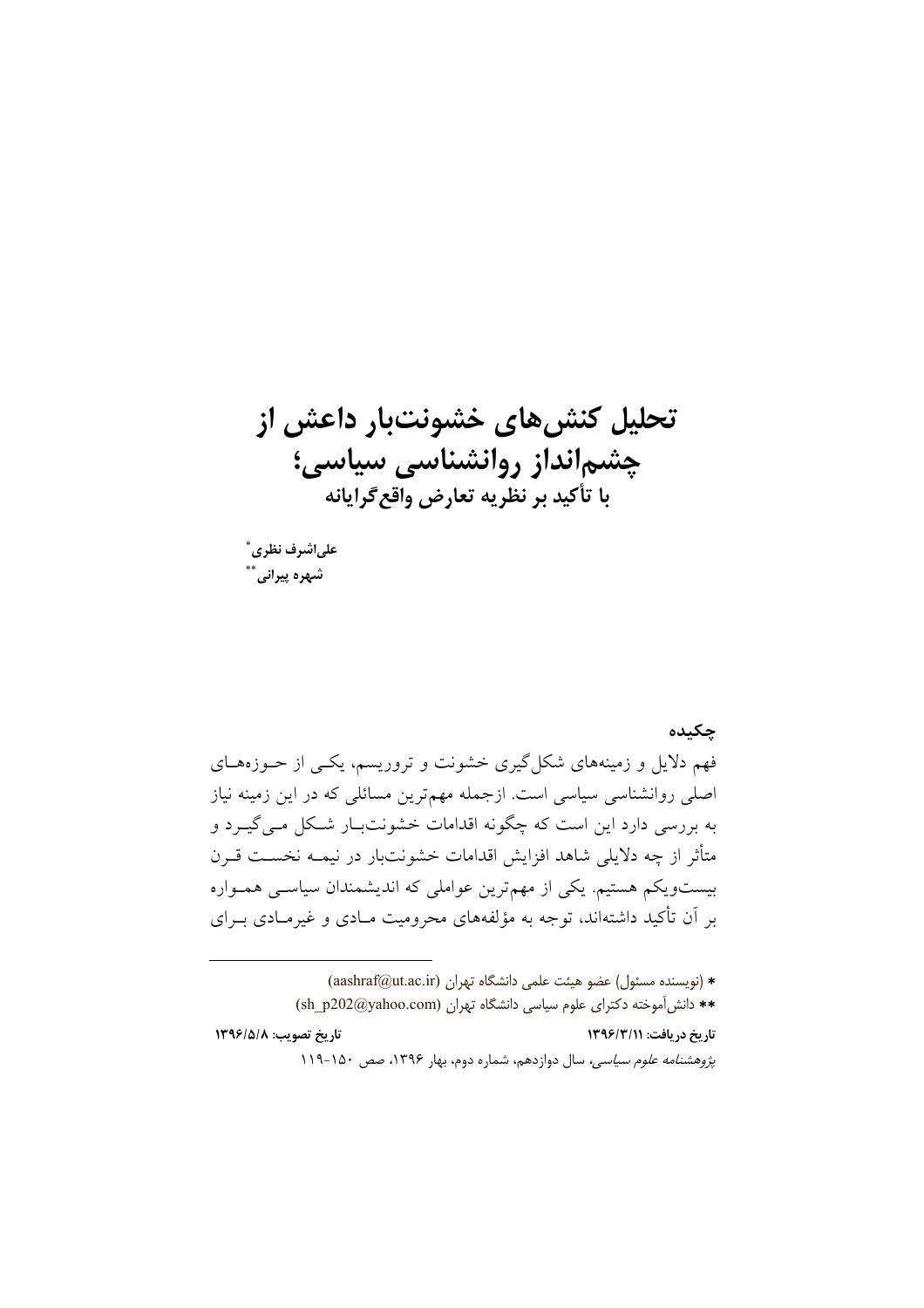فهم دلایل بروز خشونت سیاسی است. در ایــن مقالــه تــلاش خــواهیم کــرد کـنش۵هـای معطـوف بــه خشـونت داعـش را در چــارچوب نظریــه منازعــه واقع گرایانه تحلیل و بررسی کنیم.

یرمیش اصلی این است کـه «زمینـههـا و سـاختارهای محرومیـت مـادی و غیرمادی بروز خشونت گروه داعش کدام است و چـه ابعـادی از محرومیـت در گرایش اعضای داعش به خشونت مؤثر بودهاند؟» فرضیه مقاله حاضر نیز بـر ایــن مبناست که «خشونت داعش، حاصل مجموعــهای از عوامــل ازقبيــل واکــنش بــه تجربهٔ استعمار، بحران هويت، ناكامي ـسرخوردگي، تحقير، تبعيض و جنگجويــان خارجی ای (بهویژه کشورهای غربی) که حس تبعیض و تحقیـر، شـهروند درجـه دو بودن، و فقر را القا می کنند، سبب رواج خشونت عریان از سوی داعـش شـده است. بهاین ترتیب، براساس نظریههای محرومیت پر خاشگری، محرومیت نسبی، و تعارض واقع گرايانه، مي توان اين بحث را با توجه به سه شاخص اصلي، ارائــه کرد: نخست، تأکید بر ناکامی ـسرخوردگی بهعنوان دلیل جذب شدن بــه داعــش، دوم، تأكيــد بــر محروميــت نســبي و عوامــل روانشــناختي، و ســوم، تعــارض میانگروهی ٍ. در مقاله حاضر، این سه بعد بهطور دقیق و تحلیلی۔انتقـادی بررســی شدهاند.

واژگان کلیدی: محرومیت، تعارض واقع گرایانه، درون گروه، برون گروه، داعش

سال دوازدهم ♦ شماره دوم ♦ بهار ۱۳۹۶

 $\sqrt{r}$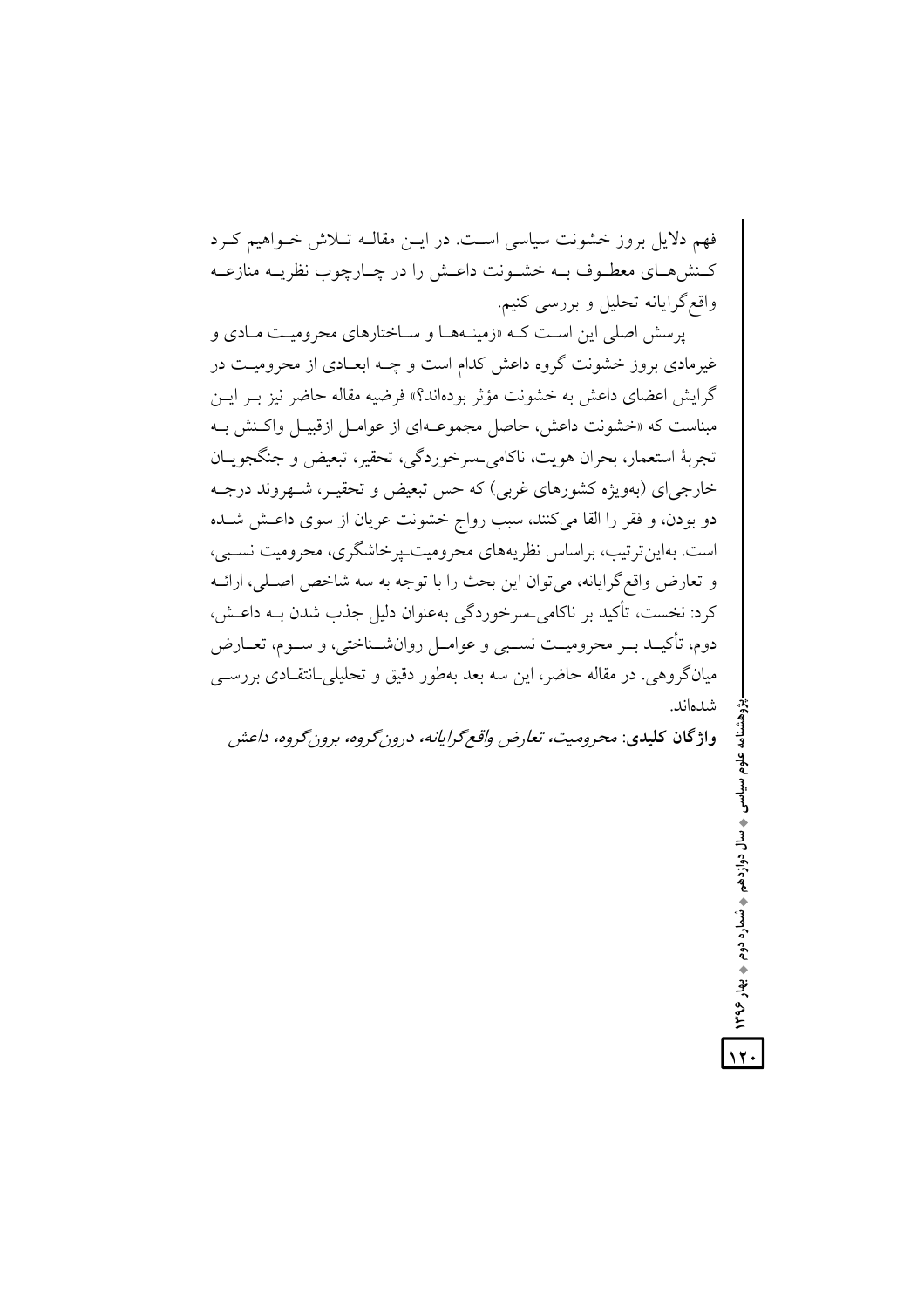# مقدمه از نظر بسیاری از نظریهپردازان، رابطه میـان خشــونت سیاســیLجتمـاعی' و فقــر و محرومیـت، موضـوع مهـم و بنیـادینی اسـت و در طـول دو هـزار سـال گذشـته، یژوهش های مستندی درباره آن انجام شده است. ارسـطو در (حــدود) قــرن چهــارم پیش از میلاد، خشونت سیاسی را بـهعنـوان یـک عارضـه و بیمـاری براسـاس فقـر توضیح داد. از دیدگاه او، فقر، مادر انقلاب و جرم است و خشونت سیاسی، رفتاری است که از نابرابریهای اجتماعی و واکنش قدرت حاکم در برابر آن ناشی می شود (اَذِرِبايجاني و ديگران، ١٣٨٢: ٢١٠؛ فكوهي، ١٣٧٨: ٢۵). شايد بتوان سـنت فكـرى مارکس ـبهعنوان پدرخوانده منازعه ٌــ را نیز ذیل همین رهیافت بررسی کرد، زیــرا از این دیدگاه، انقلاب، عمل خشونتآمیزی است کـه بـا هـدف دگر گـون کـردن کـل جامعه انجام شده و نقد ساختارهای اجتماعی موجود بهسـبب وجـود سـطح بـالای نابرابریای است کـه ایجادکننـده دور باطـل فقـر ً، جهـل، گرسـنگی و درنهایـت، خشونت مي شود (Earl, 2004: 10-11). نه تنها در ميان نظريه پر دازان، بلكه حتى در ميان سیاستمداران نیز اعتقاد بـه رابطـه فقـر و خشـونت، طرفـداران بسـیاری دارد. کــیم *دای۔جونگ <sup>۴</sup>، ه*شتمین رئیسجمهور کره جنوبی در سخنرانی خــود هنگــام دریافــت جايزه صلح نوبل بيان كرد: «اساس تروريسم، مبتنى بر فقر است» (Gupta, 2008: 12). با وجود پیشینهٔ تاریخی تأکید بر فقر و محرومیت بهعنوان عامل بروز خشــونت

- 1. Sociopolitical Violence
- 2. Godfather of Conflict
- 3. Vicious Circle of Poverty
- 4. Kim Dae-Jung



 $\sqrt{7}$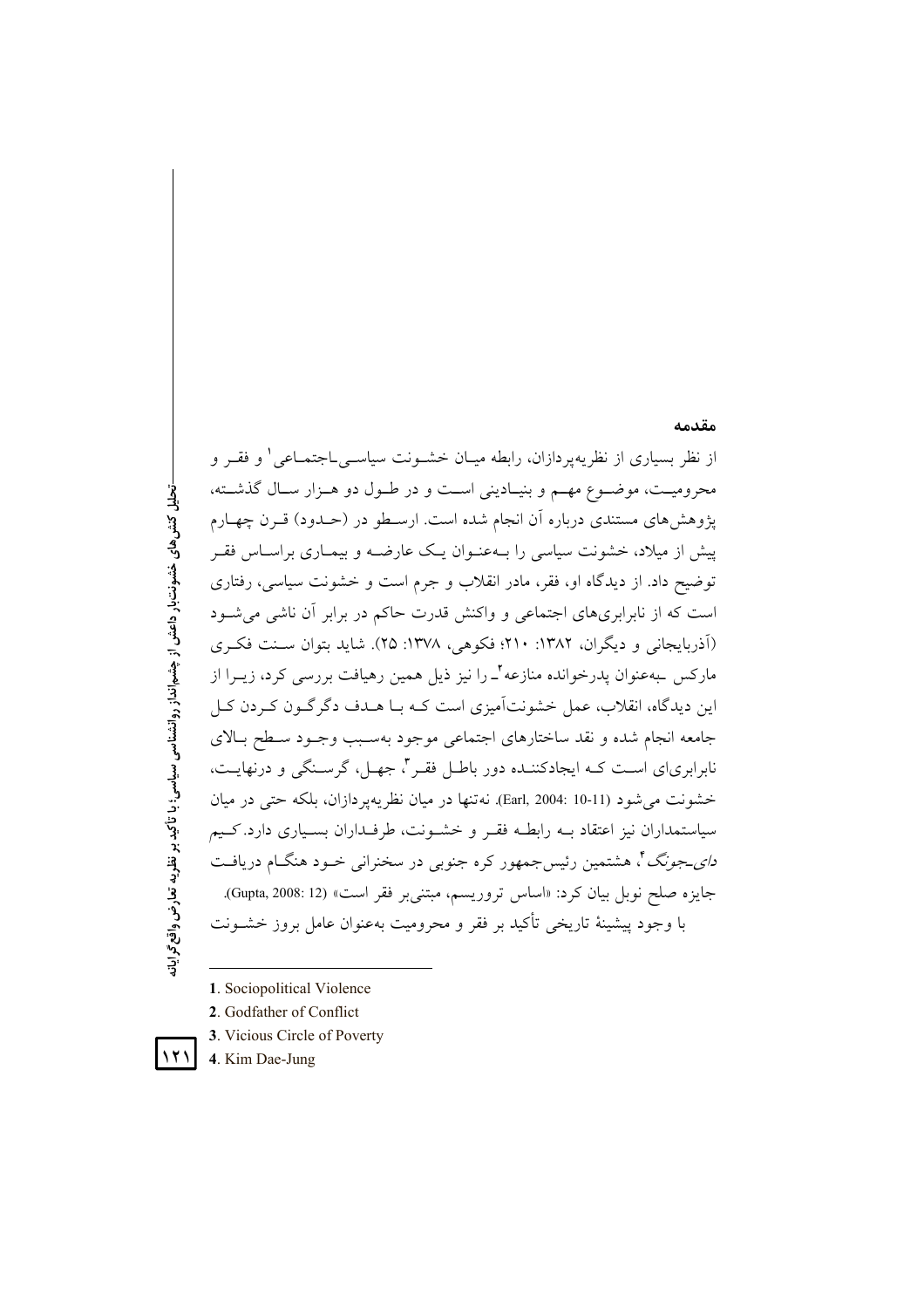سیاسی، نظریه ناکامی پیرخاشگری در نیمهٔ نخست قبرن بیستم، بیا تأثیرپیذیری از نظریه فروید، مطرح شد. براساس نظریــه روانکـاوی فرویــد، بسـیاری از رفتارهــای ۔<br>آدمی را غریزہها بهویژہ غریزہ جنسی تعیین می کند. هنگامی که مانعی در برابر تجلی غرایز پیش پیابد، سائق یوخاشگری سر برمی آورد. نخستین بار *دولارد* و میر در سیال ۱۹۳۹ در کتاب «ناکامی و یرخاشگری"»، نظریهٔ محرومیت بیرخاشگری ارا مطبر ح کردند و سپس، *برکوویتز* آن را پیگیری و تکمیل کرد. دولارد و همکارانش با تأکیــد بر عوامل فردی و درونی بروز خشونت، بر این نظر بودند که محـرک پرخاشـگری، سائقی روانشناختی است که مانند سـائقهــای فیزیولــوژیکی (ازجملــه گرســنگی و تشنگی) است. سائق فیزیولوژیکی ای مانند گرسـنگی، بـهسـبب محرومیـت از غـذا پهوجود مي آيد؛ پرخاشگري نيز پهدليل ناڪامي سروز مي کنيد (محسني تيرسزي و رحمتي، ١٣٨١: ١٣٨).

بر همین اساس، نظریهپردازانی که بـه مطالعـه خشـونت و تروریسـم پرداختـهانـد، خشونت را واکنشی رفتاری بــه نارضــایتی از وضــعیتی مــیداننــد کــه افــراد در آن قــرار گرفتهاند. بهنظر این دسته از یژوهشگران، شدت خشونت نیز بستگی به اهمیتـی دارد کــه فرد برای اهداف خـود قائـل اسـت و بـه دلایلـی از آن محـروم شـده اسـت و واكـنش تروريستي در برابر منبع محروميت نيز بر همين مبنا قابـل تحليـل اسـت :Victoroff, 2005) (19. دو نکته اصلی از این نظریه برداشت می شـود: ۱) هـر ناکـامی ای مـی توانـد محـرک پرخاشگری باشد؛ ۲) هر پرخاشگریای می تواند به ناکامی جدیدی منجر شود.





- 1. Frustration and Aggression
- 2. Frustration-Aggression Theory

علوم سیاسی ♦ سال دوازدهم ♦ شماره دوم ♦ بهار ۱۳۹۶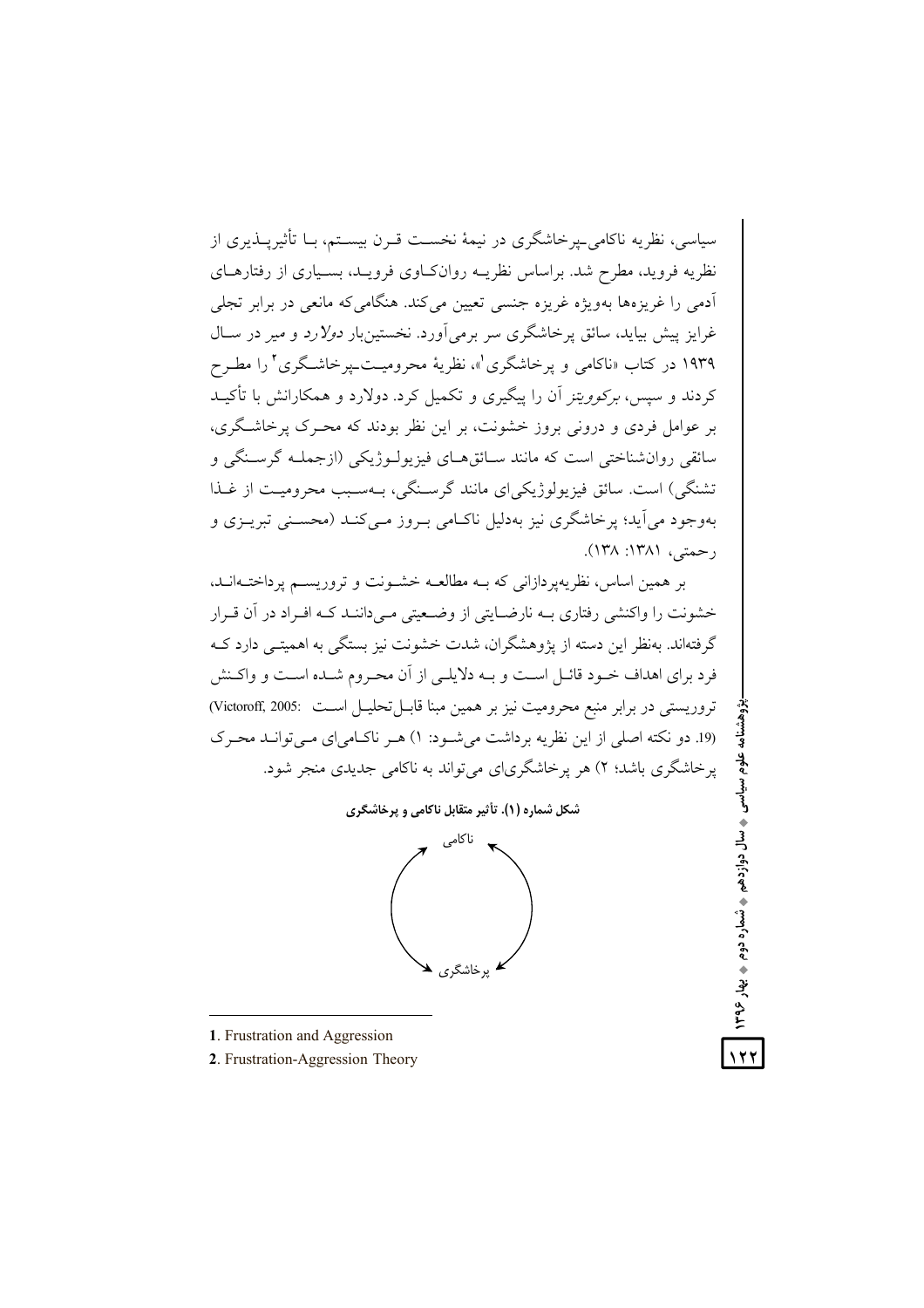در مقابل، *لئونارد بروكوويتز*' با تأكيد بيشتر بـر عوامـل مـوقعيتي (سـتوده، ۱۳۹۴: ۲۴۱؛ افتخاري، ١٣٧٩: ۴٨)، نشان مي دهد كه ناكامي حتى زماني كه غير منتظـره و شـديد باشـد. همیشه منجر به پرخاشگری نمی شود، بلکه ناکامی و تکرار فزاینـدهٔ اَن بــهتـدریج تمایــل فرد ناكبام را ببه نمبايش واكتش يرخاشجويانه تقويت مبي كنيد. از نظير بروكبووتيز، هنگامی که شخص به کسی مظنون شده است، خشم در وجود او زبانه می کشـد. ممکــن است مدتها در خود فرورود و دست به اقدام نزند، اما هنگامی کـه ابـزار یرخاشـگری<sup>(۱)</sup> در اختیارش قرار گیرد، آن را بردارد و دست به خشونت بزند(9 :van der Dennen).

در ادامه این تلاش۵ها، تحلیلگران<sub>ی</sub> مانند *دیویس و تد رابرت گ*ر بهجـای تأکیــد بر ناکامیِها و ناخرسندیِهای صرفاً اقتصادی، به عوامل روانشناختی در ایــن زمینــه توجه کردهاند. گر با رویکردی جامعهشناسانه روانشناسانه، ناکامی افراد در دستیابی به اهدافشان و نوع درک آنها از «محرومیت نسبی» را عامل خشونت معرفی می کند. براساس دیدگاه محرومیت نسبی گر، شـورش و بحـرانهـای سیاسـی هنگـامی رخ می دهد که معترضان به این نتیجه برسند کـه بنـا بـه دلایـل و عـواملی، از امکانـات موجود یا اَنچه مورد انتظارشان است، کمتر از اَن چیزی که شایسـتگی اَن را دارنـد، دریافت می کنند؛ ازایــن(و، بــرای دســتیابی بــه حقــوق و منــافع بیشــتر یــا تســکین سرخوردگی ناشی از محرومیت به پرخاشگری و خشونت سیاسی متوسل می شـوند. نکته مهم در نظریه محرومیت نسبی این است که شـرایط بـد مـادی یـا محرومیـت مطلق، بهطور مستقیم به اعتراض و شورش نمی|نجامد، بلکه واکنش ذهنی یا روانــی در برابر این شرایط است که عامل تعیینکنندهای بهشــمار مــیآیــد .Kruglanski, et.al) (345 :2009. براساس نظريه محروميت نسبي، حس محروميت بـهدليـل متغيرهـاي درونزا (شرایط فرد و نداشتن استعداد، منابع و دسترسـی لازم بـرای بهـرهمنـدی از برخی مواهب و پیشرفتها) یا برونزا (عوامل خارجی و اقـدامات و سیاســتهـای گروهها، دولتها، جامعه، حوادث و...) یا هر دوی آنها تشدید می شود. البته نظریــه محرومیت، بیشتر بر فرض محرومیت برونزا استوار است و دولتها را مسئول تأمين امكانات و رفاه براي شهروندان مي داند (صالحي، ۱۳۸۶: ۱۹–۲۱).

 $\gamma$ 1. Berkowitzo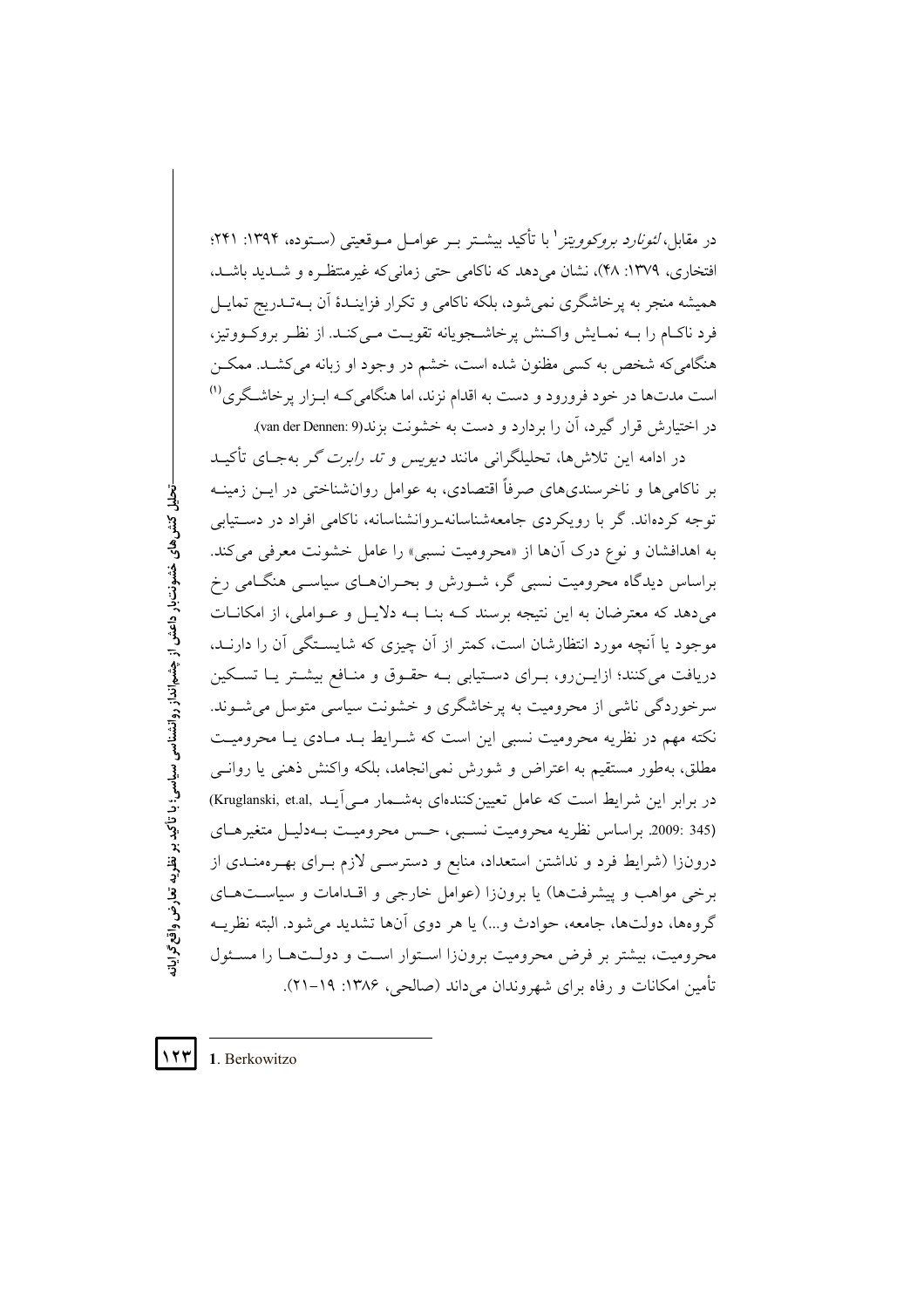نظریه محرومیت پر خاشگری در گذر زمان تحول یافتـه و در قالـبـهـای متفـاوتی ارائه شده است. یکی از مهمترین نظریـههـایی کـه از نظـر مبـانی، بسـیار شـبیه نظریـهٔ محرومیت یو خاشگری است، نظریه تعارض واقع گرایانه' است که بر نقش گروه و تــأثیر آن پر خشونت بین گروهی و نیز جانبداری درون گروهی و تعارض بیناگروهی پیه عنبوان عوامل خشونت تأکیـد دارد. بسـیاری از روانشناســان ایــن شــکل از تعامــل را مطالعــه و بررسی کردهاند و به بسیاری از نظریههـای مربـوط بـه تعـارض گروهـی و تعصـب بـر گروههای خاص، پیوند خورده است. دو رویکرد برجسته نظری بـه پدیـده جانبـداری درونگروهي<sup>۲</sup>، نظريه «تعارض واقعگرا» و نظريه «هويت اجتماعي»<sup>۳</sup> هستند<sup>(۲</sup>).



جانبداري درونگروهي، ايدهٔ برتري دادن به يک گروه در برابر گروه ديگر و اعمــال سیاخت وسیازهایی در راستای سه حقیقیت پیوستین آن اسده است. جانسداری درون گروهی به الگوی منفعت طلبی اعضای درون یک گروه (درون گروه) نسبت بـه اعضای گروههای دیگر (برونگروه) اشاره دارد. این «جانبداری"» می توانـد خـود را

- 1. Realistic Conflict Theory (RCT)
- 2. In-group Favoritism
- 3. Social Identity Theory
- 4. Bias

۱۲۴

♦ تُسماره دوم ♦ بهار ۱۳۹۶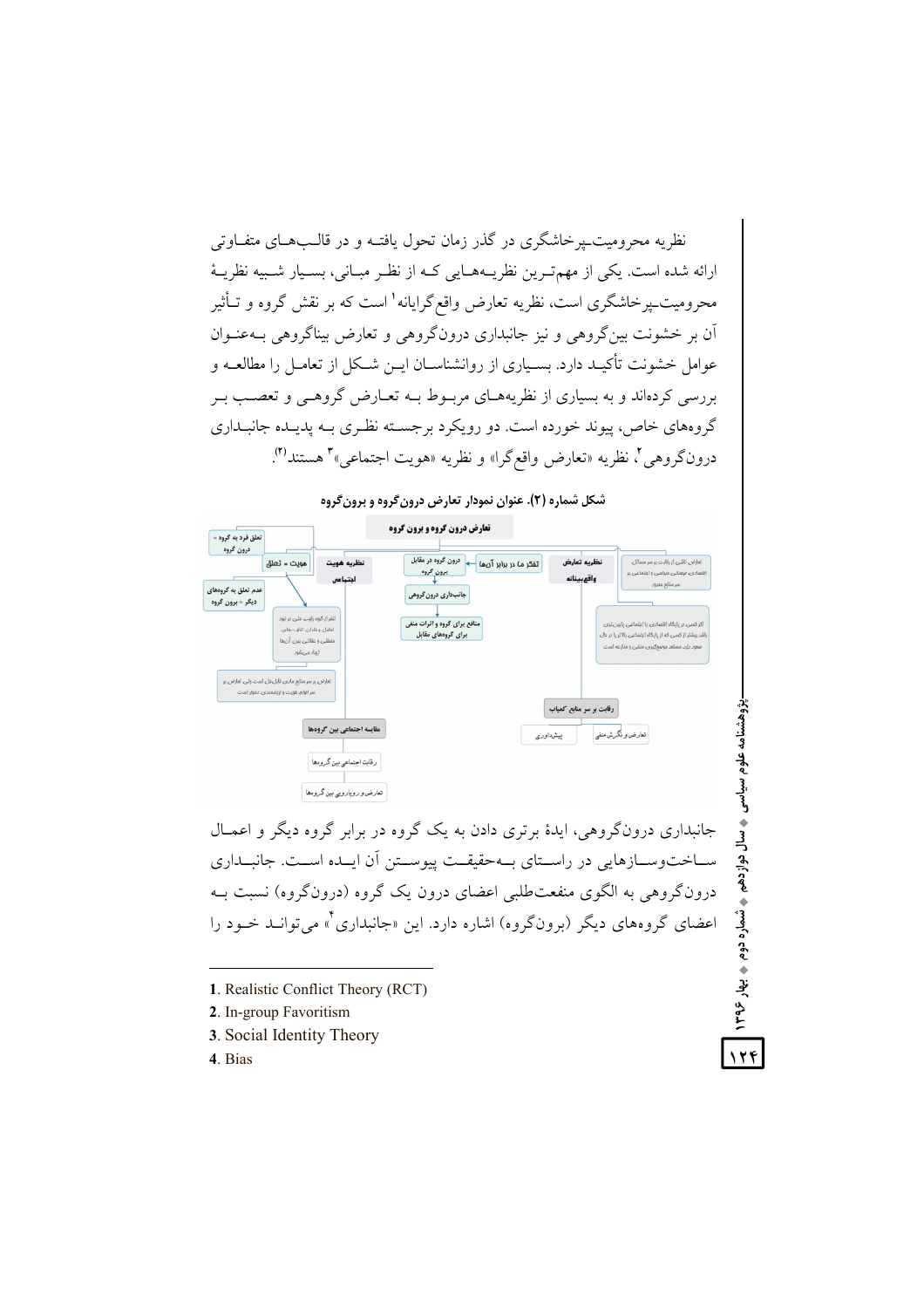در، ارزیابی و قضاوت درباره دیگران، سهمبنـدی منـابع موجـود، و مـوارد مختلـف دیگری نشان دهد. بهطورکلی می توان گفت، افراد، به ایجاد مـواردی درگـروه خـود تمایل دارند که پیامدهای مثبت و درنهایت، منافعی را برای گروه خودشان به ارمغان می آورد و درمقابل، بهدنبال دفع رخدادهایی هستند که برای گروهشان نتیجــه منفــی خواهد داشت.

۱. بنیانهای نظری تحلیل کنش داعش

اگر بخواهیم سرخوردگی و خشونت را در بین اعضای گروههای تکفیـری ازجملـه داعش بررسی کنیم، باید توجه داشته باشیم که این سرخوردگی در بین جنگجویـان محلي كه به داعش پيوستهاند و جنگجويان خارجي، هم از لحاظ زمينههاي پيــدايش و هم از نظر انگیزههای افراد، متفاوت است. جنگجویان محلی، دلایل پیوستن خـود به داعش و گروههای دیگر محلی را فقر و نابرابریهای اقتصادی، اشغال فلسطین و حمایت غربی ها از اسرائیل، تجاوز و اشـغال نظـامی کشـورهای عـراق و افغانسـتان توسط آمریکا و نیز احساس تبعیض و تحقیر از سوی حکومتهای مرکزی، عنـوان مي كنند و جنگجويان خارجي بهويژه جنگجويان كشورهاي غربـي\_ دلايـل جــذب شدنشان در گروههای افراطی را حس تبعیض و تحقیـر، شـهروند درجـه دو بـودن، توهين به پيامبر و مقدسات اسلام و گاهي فقر، بيان مي كنند.

با وجود این، براساس نظریههای محرومیت پرخاشگری، محرومیت نسببی، و تعارض واقع گرایانه، می توان از طریق توجه به سه شاخص اصلی بحث را ارائه کـرد که عبارتند از: نخست، تأکید بر فقر و ناکامی حر خوردگی بـهعنـوان دلایـل جــذب شدن به داعش، دوم، تأكيد بـر محروميـت نسـبي و عوامـل روانشـناختي، و سـوم، تعارض میانگروهی. در ادامه، بهگونهای دقیق و تحلیلهی انتقادی ایـن سـه بعـد را بررسي خواهيم كرد.

#### ۱-۱. نظریه ناکامی ـسرخوردگی

فقر بهعنوان عامل اصلی خشونت و افراطگرایی در گفتمان بسـیاری از یژوهشـگران حوزه تروریسم مشاهده میشود. براساس این نظریه، عامل اصـلی رشـد بنیـادگرایی اسلامی، فقر است، هم فقر اقتصادی و هـم فقـر گفتمـان سیاسـی کـه دولـت آن را

نحلیل کنش های خشونت بار داعش از چشم انداز روانشناسی سیاسی؛ با تأکید بر نظریه تعارض واقع گرایانه

 $|170|$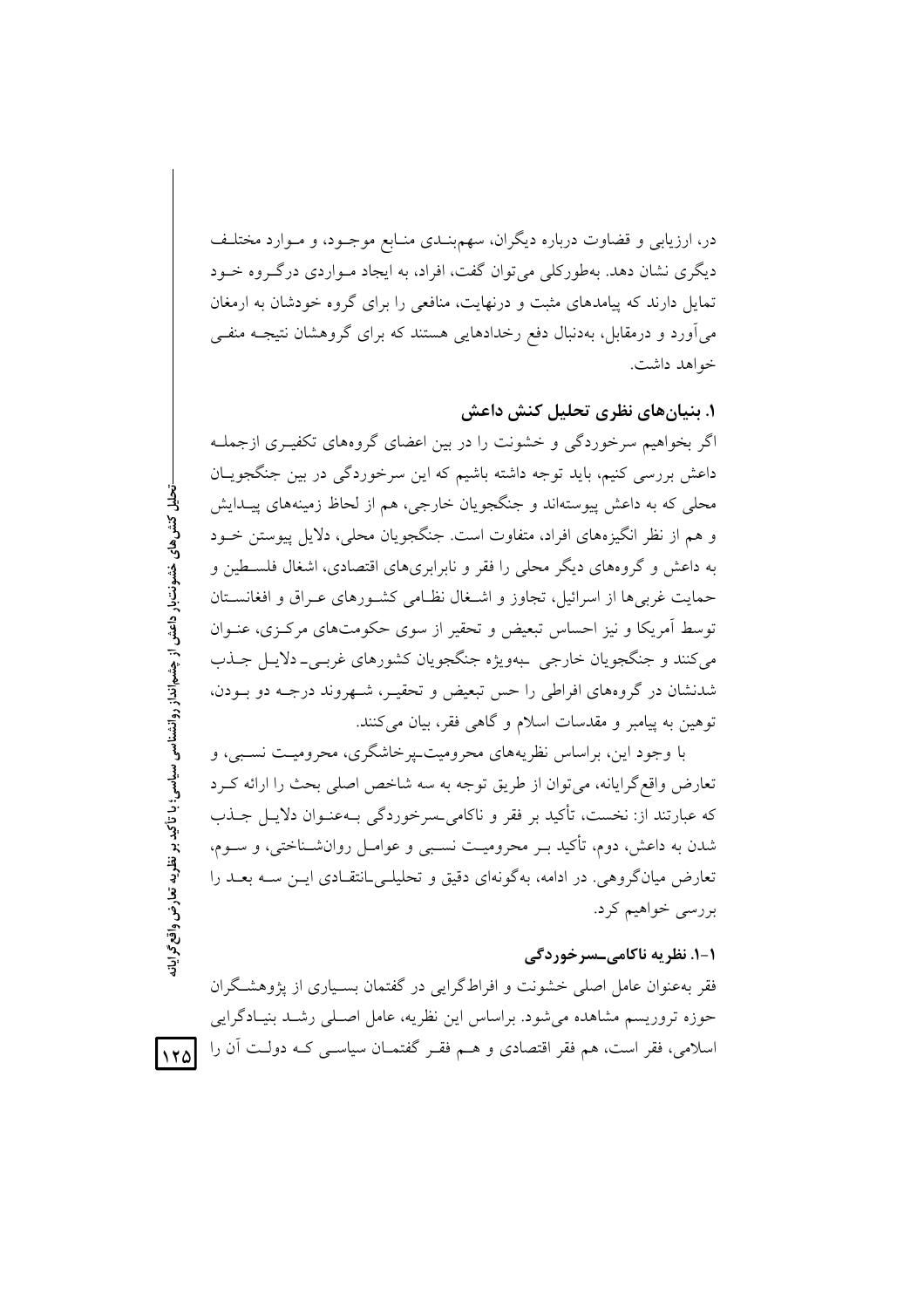تحمیل می کند. بسیاری از پژوهشگران بر این نظرند که تـا زمـانی کـه فقـر، تحقیـر، تبعیض، و سرکوب سیاسی، حقیقتهای سیاسـی زنـدگی مسـلمانان در کشـورهای اروپایی و خاورمیانه باشند، دلیلی وجود ندارد که تصـور کنـیم بنیـادگرایی اسـلامی فروخواهد نشست. بر این اساس، برخی بر این باورند که دلیل اصلی رفتن جوانبان مسلمان از کشورهای مختلف به سوریه، مشکلات اقتصادی، بیکباری، پبایین ببودن سطح آموزش و مهارت، و... است (Azinovi & Muhamed Jusi 2015: 41-42). *ســلبورن* ' استدلال می کند که شرایط سیاسی اقتصادی فعلی در کشـورهای اسـلامی و جامعـه گستردهتر اسلامی، شرایط را برای شکل گیری بیمارگونـه خشـونت فـراهم مـی کنـد (Gupta, 2008: 50)؛ به عنوان نمونه، نتايج مصـاحبههـاي انجـامشـده بـا خـانوادههـاي اعضایی که از آذربایجان عضو گروه داعش شدهاند، نشان می دهد که فقر اقتصـادی. عامل پیوستن به این گروه بوده است (North Caucasus Csucus, 2015). فقر نــهتنهــا در میان کشورهای مسلمان عامل پیوستن به این گروههای افراطی دانسته می شود، بلک برخی تحلیلگران، مانند *اسکات آتران*، بر این نظرند که جوانان اروپایی ای که به ایــن گروه می پیوندند نیز بسیار فقیر هستند؛ این جوانان حتی از نســل پیشــین خــود نیــز فقيرترند. امروزه هفت تا هشت درصد كبل جمعيت فرانســه، مسـلمان هســتند كــه بزرگترین جمعیت مسلمانان در کل جامعه اروپا را تشکیل می دهند. با وجود ایــن، حدود ۷۰ درصد جمعیت زندانیان در فرانسه، مسلمان هستند، که این امر بهصورت قابل توجهی به پیدایش طبقهای بی بضـاعت و اَمـاده افراطـی گرایـی کمـک مـیکنـد (آته ان، ۱۳۹۵: ۴۶).

از سوی دیگر، تواناییهای داعش برای اداره امور مالی، همراه با استقلال مـالی است که نهتنها عاملی برای مقابله با خلافکاریهای مالی سنتی است، بلکه به عنوان یک اهرم اجتماعی نیز پهکار مے رود؛ پـهگونـهای کـه گـاهی بـرای ادامـه حمایـت، وفاداری، و بیعت قبایل با حکومت داعش، به آنها پول، مواد غـذایبی و یارانــههـای سوختی پرداخت می شود. داعش بـا اسـتفاده از ایـن توانـایی مـالی توانسـته اسـت نیروهای سرکوبشده، محروم و کنارگذاشتهشـده (از نظـر اقتصـادی، اجتمـاعی، و

1. Selborne

 $\sqrt{\mu}$ 

ىلوم سياىسى

دوازدهم

← تُسماره دوم ← بهار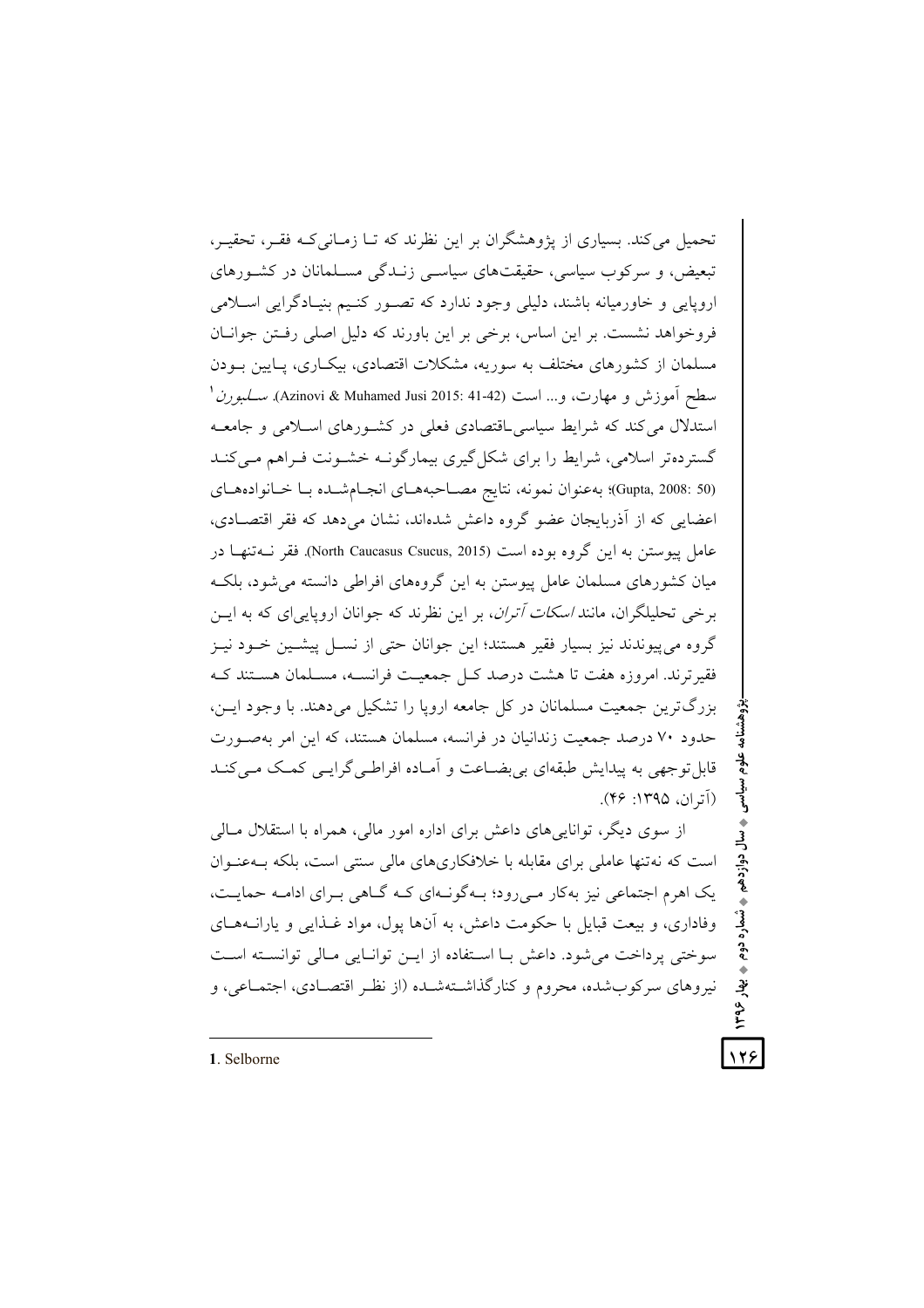سیاسی) را گرد خود جمع کند؛ برای مثال، نیروهای داعشی هنگـام حملـه بــه شــهر دیرالزور در ماههای مه و ژوئن ۲۰۱۴، حدود ۲ میلیـون دلار بـین قبایـل و رؤسـای آنها توزیع کردند تا آنان را به موافقت بـا حضـور خودشـان در آن منطقـه ترغیـب کرده و پذیرش و اتحاد آنان را جلب و تضمین کنند. داعـش بـا اتکـا بــه ثــروت و موفقیتهای خود در دستیابی به اهدافش، قدرت جذب و استخدام نیروها و مبارزان را در سطح داخلی و خارجی تقویت کرده است. یکی از فرماندهان میانــهرو داعــش مستقر در منطقــه الپــو در ســوریه در ژوئــن ۲۰۱۴ گفــت: «تعــداد قابــل تــوجهی از سوریها برای دریافت پول و دستمزد به نیروهای حکومت داعش می پیوندند». یکی از مقامات سیاسی جبهه اسلامی بـهصـراحت در ایـن زمینـه مـی گویـد: «بـی تردیـد حکومت داعش در سوریه و عراق توسعه می پابد، زیرا پول@ای زیـادی در اختیـار دارد و از سوی دیگر، سوریها ضعیف و فقیر هستند. یول، قدرت تغییر همهچیز را دارد و لذا بسیاری از مردم با دریافت پول تغییـر فکـر مـیدهنـد و از افراطـی گـری حمايت مي كنند» (Lister, 2014).

برخی از پژوهشگران، گروههای جهادی را از نظر پایگاه طبقــاتی بــه دو گــروه تقسیم می کنند: «پایه گذاران آنها از طبقههای متوسط شهری، و هواخواهان آنهـا از طبقههای پایین اجتماعی هستند». آنها بر این نظرند که علت پیوستن افراد بـه بدنـه این گروهها، فقر اقتصادی است. نظریه پردازان ایــن طیــف معتقدنــد، ســلفی گــری و گسترش آن در خاورمیانه، رابطه متقابلی با فقر مادی دارد و خشونتهای تروریستی ازیکسو می تواند باعث افزایش فقر شود و از سوی دیگر، موجب رشـد تروریسـم میشود. از این دیدگاه، کشورهای با میزان بالای جمعیت فقیـر، بیشـتر در معـرض رشد گروههای سلفی و تروریستی هستند. عضوگیری گروههای تروریستی در چنین كشورهايي مديون نارضايتي هاي يــرورش يافتــه از فقــر اســت (فراتــي، احمدونــد و بخشی شیخ احمد، ۱۳۹۳: ۳۶۰ و ۳۶۲). کسانی همانند *هشام الهاشمی* بر این نظرنــد که افرادی که به گروههای تکفیری مانند داعش می پیوندند، اغلب، زندگی سـختی را یشت سر گذاشته و مجبور بودهاند از کودکی بـرای گــذران زنــدگی و زنــده مانــدن خود، کار کنند (هاشمی، ۱۳۹۵: ۸۶).

در این میان، شاید بتوان فقر را عامل اصلی پیوستن کردهـا بـه داعـش، درنظـر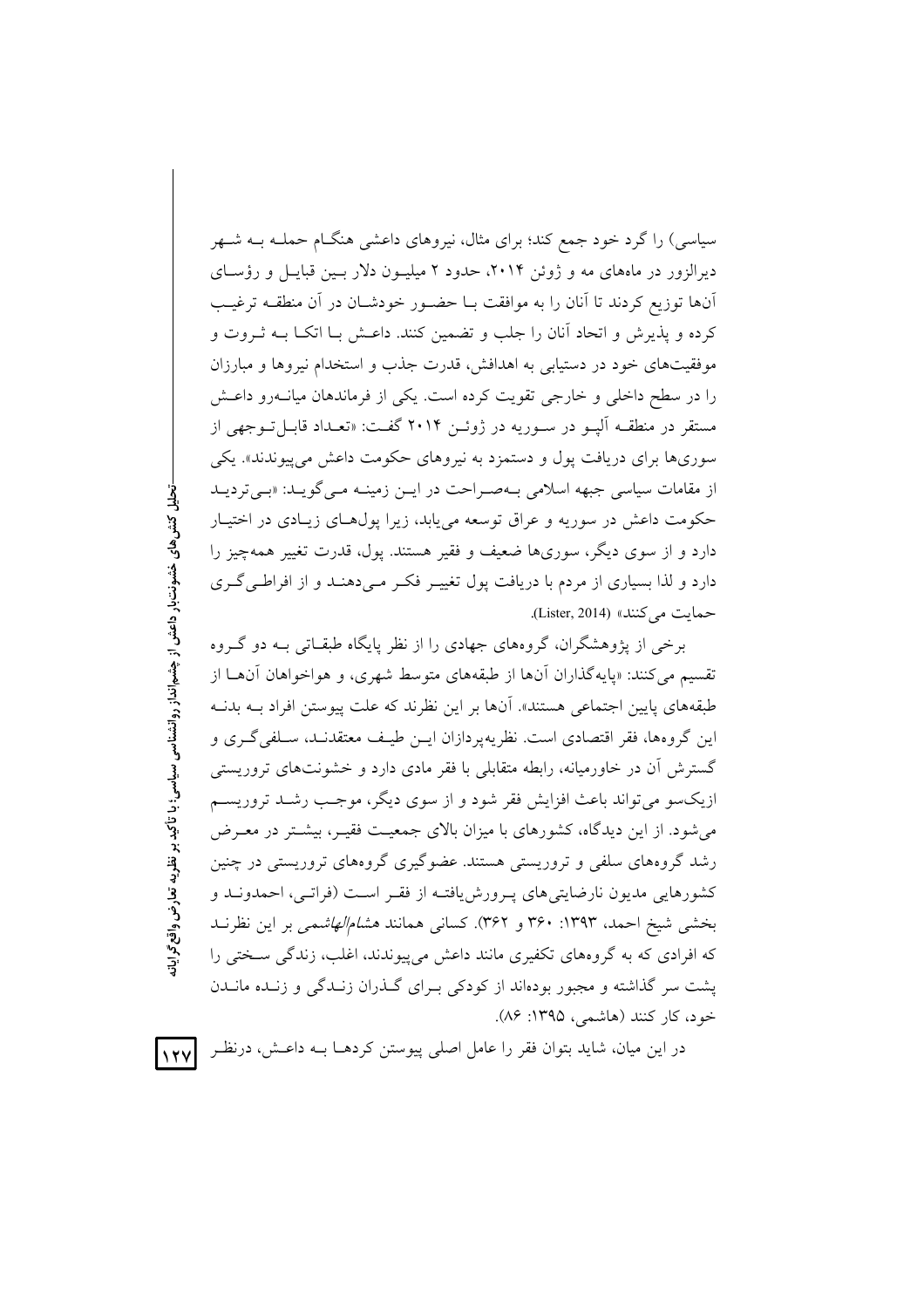گرفت. پیوستن کردها به داعش، با واقعیتهای داعش در تضاد است. مسائلی ماننـد نسل کشی کردها توسط حزب بعث عراق که اکنون در مقامـات بـالای داعـش قـرار دارند، حمله و کشتار کردها در کوبانی، درگیری کردهای پیشمرگه با داعش، کشـتار کردها در حلیچه، و... عواملی هستند که بهطور طبیعے پایید سبب تنفیر کردهیا از داعش و بهویژه اعضای بعثی آن شوند. اکنون پرسشی که پیش میآید این است کـه چرا کردهای مناطق مختلف عراق، ایران و... به این گروه می پیوندند. حسـین جمـو، تحلیلگر و روزنامهنگار سیاسی عرب بر این نظر است کـه پـس از قتــاعــام مــردم حلبچه، بسیاری از خانوادههای فقیر ماندند. بسیاری از مؤسسههای خیریهای کـه بـه قربانیان حملههای شیمیایی کمک کردند، سلفی بودند و توسط دولتهـای طرفــدار القاعده در حوزه خليج فارس تأمين بودجه و سازمان‹هي مي شدند؛ بنابراين، منــاطق کردنشین خاورمیانه، ازجمله حلبچه، به کانون کردهای اسـلامگـرا تبـدیل شـدند. از سوی دیگر، *زرقاوی* نیز در ابتدای راه از طریــق انصــار اســلام در کــوههــای شـــمال کردستان مستقر بود. همین موارد در مورد علتهای پیوستن کردهای سنی ایـران بـه داعش نیز قابل تحلیل هستند. در طول دهههای اخیـر، گـروههـای سـلفی، بـه مـردم مناطق کردنشین ایران که عمدتاً از لحاظ اقتصادی سطح توسعه یافتگی پایینی دارنـد، کمک مالي پرداخت کردهاند و همين امر سبب جذب جوانان بيکار و سرخوردهٔ اين مناطق شده است. بر این اساس، فقر ازیکسو و حمایت دولتهای سـلفی منطقــه از سوی دیگر، سبب جذب کردها به گروههای تکفیـری ازجملـه داعـش شـده اسـت. داعش با همین سیاست توانسته است تعداد زیادی از اعضـای اقلیـتهـای تـرکمن، بلوچ و... را نیز جذب کند که در نظامهای سیاسی عراق دچـار تبعـیض و سـرکوب بودهاند. ترکمنهای داعش، عامل ظهور سـازمان در موصـل و منـاطق دور از مرکـز بو دەاند. (Weiss, and Hassan, 2015: 104-105).

با وجود اینکه بسیاری ارتباط بین فقر و خشونت سیاسی را مفروض می گیرند، ولی مطالعات تجربی در این زمینه ضرورتاً این موضوع را اثبات نمی کند. بسیاری از کسانی که به داعش میپیوندند، نهتنها جزء طبقههـای پـایین و فقیـر جامعـه نیسـتند،  $441$ بلکه دارای تحصیلات بالا و سطح زندگی متوسط یـا متوسـط بـه بـالایی بـودهانـد ١٢٨) (ن.ک، آتران، ١٣٩۵: ۴۶-۴۷؛ کریمی ملـه و گرشاسـبی، ١٣٩۴: ١۵٧)؛ یـا بــهعنــوان

تىمارە دوم ؠٚٳ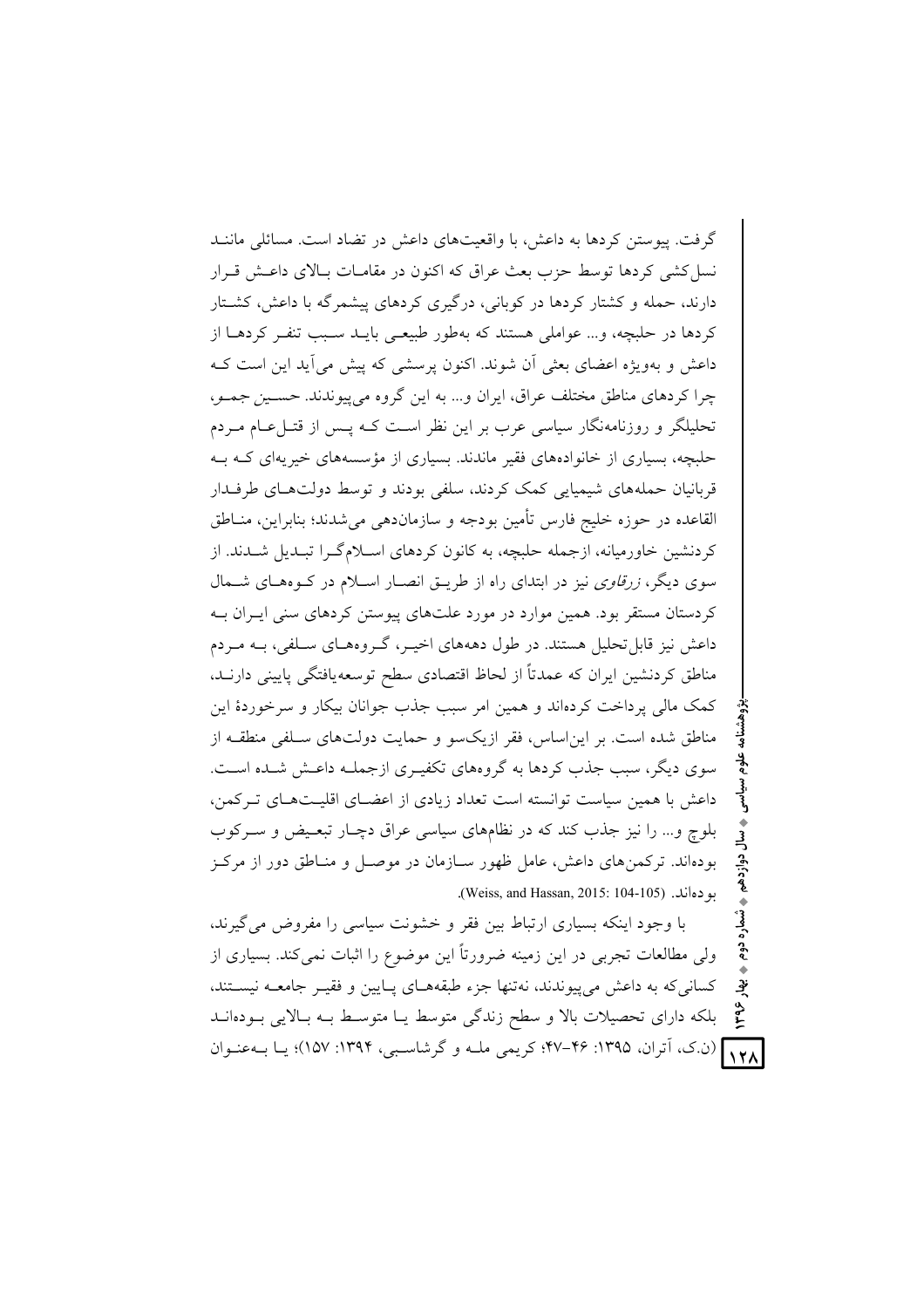مثال، نتايج برخي از مطالعات نشان مىدهد كه انگيـزه حملـههـاى انتحـارى توسـط مسلمانان، دفاع از اسلام عنوان شده است (Gupta, 2008: 65)؛ بنابراين، بايد به عواملي فراتر از عوامل اقتصادی توجه شود تا بتوان دلایل جذب افراد با سطح بالای رف)ه و آموزش، به گروههای افراطی/ی مانند داعـش را مشـخص کـرد. نظریــه محرومیـت نسبي مي تواند برطرفكننده بخشي از اين نقص باشد.

#### ۲-۱. نظریه محرومیت نسبی

براساس دیدگاه محرومیت نسبی، جنبشهای اجتماعی، هنگامی سر برمیآورنـد کـه مردم احساس كنند از آنچه سهم عادلانهٔ آنها است، محروم شدهاند. نكتهٔ مهــم ايــن است که لازم نیست محرومیت نسبی، واقعی و عینی باشد، بلکـه حتـی تنهـا حـس ذهني بيءالتي و نارضايتي جمعي بـراي احسـاس أن كـافي اسـت. حضـور افـراد طبقههای متوسط و حتی مرفه نیز بر همین مبنا قابل تحلیـل اسـت (66 :Gupta, 2008). زندگی متزلزل طبقههای متوسط باعث میشود کـه آنهـا مسـتعد پـذیرش عملیـات افراطگرایانه باشند. افراطی گرایبی طبقههــای متوســط ســرخورده، مــأیوس و همیشــه بیمناک از زیان اقتصادی بیشتر و ناتوان از اعتراض به سیاستهای دولت، را قبادر می سازد که دولت را بهشدت هدف قرار دهند و با توجـه بـه زوال تـدريجي سـاير وجوه ایدئولوژیک، این افراط گرایی، ماهیت اسلامی به خود گرفته است (کسرایی و داوري مقدم، ۱۳۹۴: ۲۰۱).

نتایج پژوهشهای کسانی مانند کروگر (۲۰۰۶) نشان میدهد که ضرورتاً رابطـه مستقیمی بین سطح اقتصادی و شمار افرادی که به گروههای افراطـی مـیپیوندنــد، وجود ندارد، بلکه سطح پایین آزادی مدنی و حقوق سیاسی، سبب پیوستن افراد بــه گروههای افراطی میشود. همچنین، نتایج پژوهشهای بـنملچ و همکـاران (۲۰۱۶) نشان داده است که اتفاقاً پیکارجویان، بیشتر از کشورهایی بـا سـطح بـالای همگنــی زبانی، نژادی، و شرایط مساعد زندگی، به این گروهها می پیوندنـد Benmelech and (Esteban, 2016: 4-7. نتايج اين پژوهشها نشان مى دهـد كـه بـراى جمعيـت مهـاجر مسلمان، ادغام و همسان شدن با جامعه میزبان، بسیار دشوار است. درواقع، پیوسـتن گستردهٔ جنگجویان خارجی به داعش با پویشهای طرد اجتماعی در غرب در پیوند

 $159$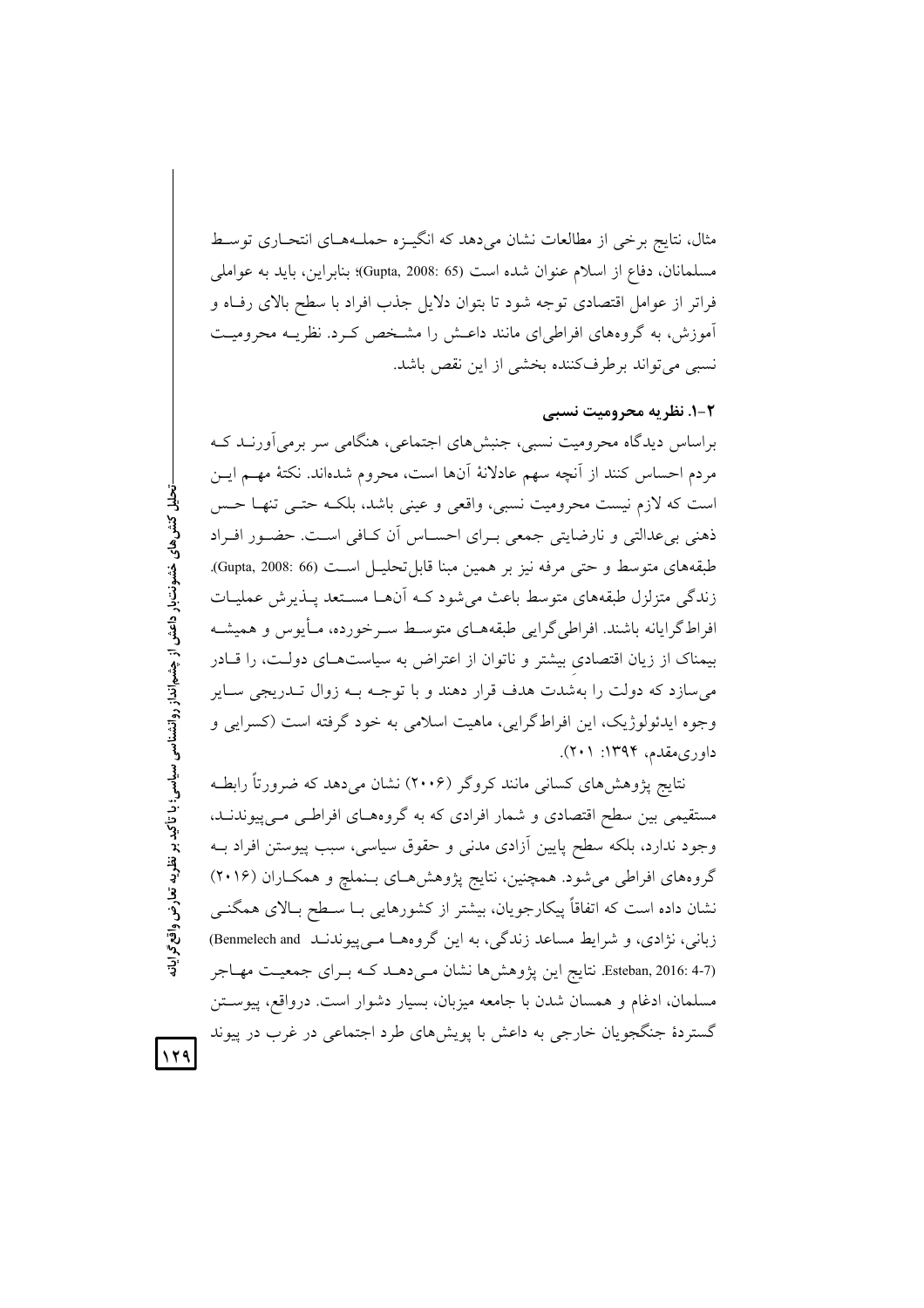است (کریمی مله و گرشاسبی، ۱۳۹۴: ۱۷۲).

در مورد جنگجویان محلی در عراق و سوریه نیز برخی بر این نظرند که حــس افسردگی، بی عدالتی، تبعیض و… در میان سنی های عراق و سـوریه، یکـی از دلایـل نارضایتی و پیوستن آنها به داعش است. آنها خود را از لحـاظ سیاسـی، در مقابـل شیعیانی که با قاطعیت، اعتمادبهنفس، سازمانیافتگی و برخوردار از حمایت ایران در منطقه هستند، اخته، بی اعتبار و بی تحرک می دانند (Weiss, and Hassan, 2015: 108). به همین اساس، در ابتدای حمله گروه داعش بـه منـاطق سـنی(نشـین عـراق (ازجملـه موصل، فلوجه، و تكريت) نهتنها ساكنان سنى اين منــاطق در مقابــل أنـهــا مقاومــت نکردند، بلکه حتی گاهی با استقبال نیز روبهرو شــدند (ژان اوپیــزا، ۱۳۹۶: ۱۷–۲۱). به همین دلیل نیز توحش رفتاری داعش در مناطق سنی نشین کمتـر از ســایر منــاطق است (الهاشمی، ۱۳۹۵: ۸۶). درواقع، سنیهای عراق، داعش را راهی بـرای گریـز از تحقير و تبعيض مي دانند.

نتايج يژوهش هاى انجامشده نشان مى دهد، كسانى كه عمليات تروريستى انجـام دادهاند، با وجود منابع شخصی مناسبی که داشتهاند، بر این باور بودهانـد کـه خـود آنها یا گروهشان، از آزادی کمتری از آنچه سزاوارش بودهاند، برخـوردار بـوده، پــا حقوق ملي و مذهبي آنها در مقابل جامعـهٔ ميزبـان و شـهروندان بـومي كشـورهاي میزبانشان نادیده گرفته شده است. احساس روانی مستقیمی بین محرومیت نسبی بـا مفهوم از دست دادن حس ارزشمندی وجود دارد (Kruglanski, et.al, 2009: 345).

در کشورهای اروپایی و آمریکایی، نظامهای سیاسی تبعیض گرا باعث می شـوند رنگین پوستان، مهاجران، اقلیتهای دینی و سایر اقلیتها دچار بحرانهای هـویتی شوند و ايـن حـس محروميـت، آنهـا را از وابسـتگي محكـم اجتمـاعي، بــهسـوي اعتراض های خشونت بار یا عضویت در گروههای افراطی، سوق می دهد (عضدانلو، ۱۳۸۶: ۶۱۴). امروزه تبعیض در مـورد مسـلمانان گسـترش یافتـه و اقـداماتی ماننـد جلوگیری و مخالفت از سـاخت مسـاجد و مراكـز دینـی، حملـههـای مسـتقیم بـه سازههای اسلامی و قبرستانها و پورش مستقیم بـه مسـلمانان را دربـر مـی گیـرد.  $\widetilde{\mathbf{y}}$ محدودیتهای حکومتی همراه با دشمنیهای اجتماعی سبب انجام اقـداماتی برضـد ۱۳۰ مسلمانان شده است که با تأثیر سوء بر اَموزش و استخدام و امنیت شخصی، زندگی

تساره دوم

يخى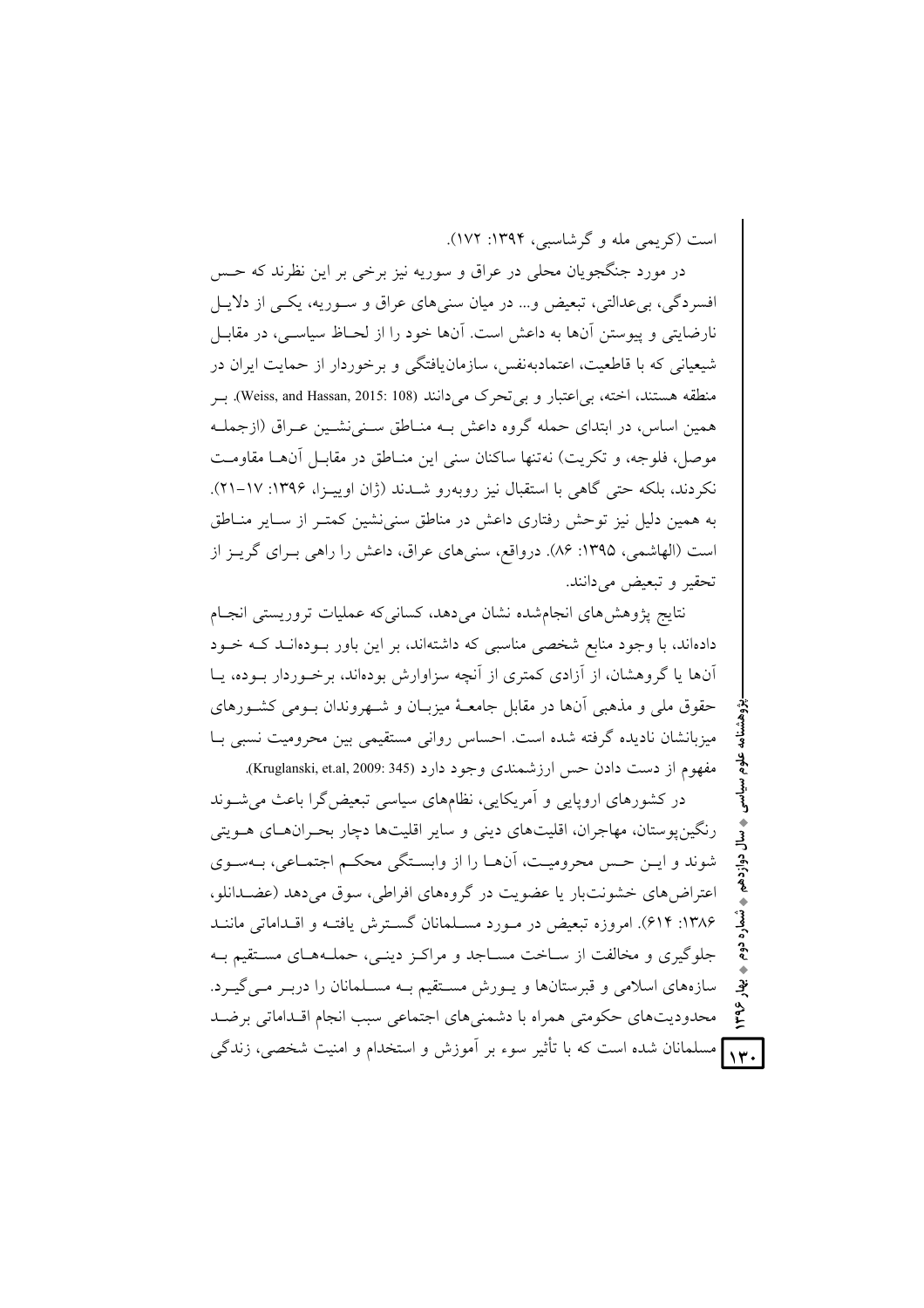هرروزهٔ بسـیاری از مسـلمانان را بـا مشـکل روبـهرو کـرده اسـت (کریمـی ملـه و گرشاسىي، ۱۳۹۴: ۱۶۶).

یافتهها نشان میدهد که حس محرومیت نسبی، عامـل بـروز ایـن خشـونتهـا است. دیوید مایر (۱۹۹۳) در یک نظریه ترکیبی، علت پیدایش پیش داوری و تعصب و درنتیجه بروز خشونت را نابرابریهای اجتماعی (نابرابری در منزلت سـبب ایجـاد تعصب و درنتیجه احساس تنفر از گـروه حـاکم مـیشـود)، مـذهب، درونگـروه و برون گروه، حمایتهای نهادی، و... می داند (صـالحی، ۱۳۸۶: ۲۷ و ۲۸). نارضـایتی، تنها در میان جوانان محروم بروز نمی کند، بلکه حتی در بین جوانان مسلمان دارای سطوح متوسط و بالای اَموزش نیز وجود دارد، که ایــن درواقــع، همــان محرومیــت نسبي است. اين جوانان در كشورهاي اروپايي، با توجــه بــه تبعـيض در بــازار كــار، نمي توانند جاهطلبي هاي خود را دنبال كنند و همـين مســائل بــههمـراه نارضــايتي و سرخوردگی در بین آنان، زمینه مستعد شدن آنها برای گـرایش بـه افـراطگرایــی را فراهم مي كند (35 :Hulst, 2006). داعش با معرفي خود بــه جوانــان ســني ناراضــي در سرتاسر جهان بهعنوان جنبشی که قادر به پیروزی و رهاییبخشی آنان است، اقـدام به جذب این جوانان می کند و زمینه این اقدام را نیز از طریق یک جهان بینی آرمـانی و یک پروژه سیاسی، فراهم می آورد (Fawaz, 2014: 342).

### ٣-١. تعارض واقع گرايانه

نخستینبار، *مظفـر شــریف*' در ســال ۱۹۵۴ نظریــهٔ تعــارض واقــع گــرا را ــبراســاس آزمایشی که انجام داد\_ ارائه کرد. این مطالعه نشان می دهد که چگونه رقابت معقـول برای دستیابی به منابع کمیاب، بهسرعت به تعارض تمامءیار تبـدیل مـیشـود و در چنین وضعیتی، نگرش های منفی که هسته مرکزی پیشداوری را تشکیل مـی دهنـد، رواج می یابند. نتایج آزمایشگاهی و میدانی نشان میدهد که گروههای رقیب، تمایـل دارند که یکدیگر را مورد توهین، تحقیر و حمله قرار دهنـد .:Greenbery, et. al, 2009) (320. علاوهبر این، نتایج پژوهشهای انجامشده نشان میدهد که با جبدی تیر شبدن رقابت، نگاه افراد درگیر به یکدیگر، بهصـورت فزاینـدهای منفـی مـی شـود. در ایــن

 $\Upsilon$ 1. Muzafer Sharif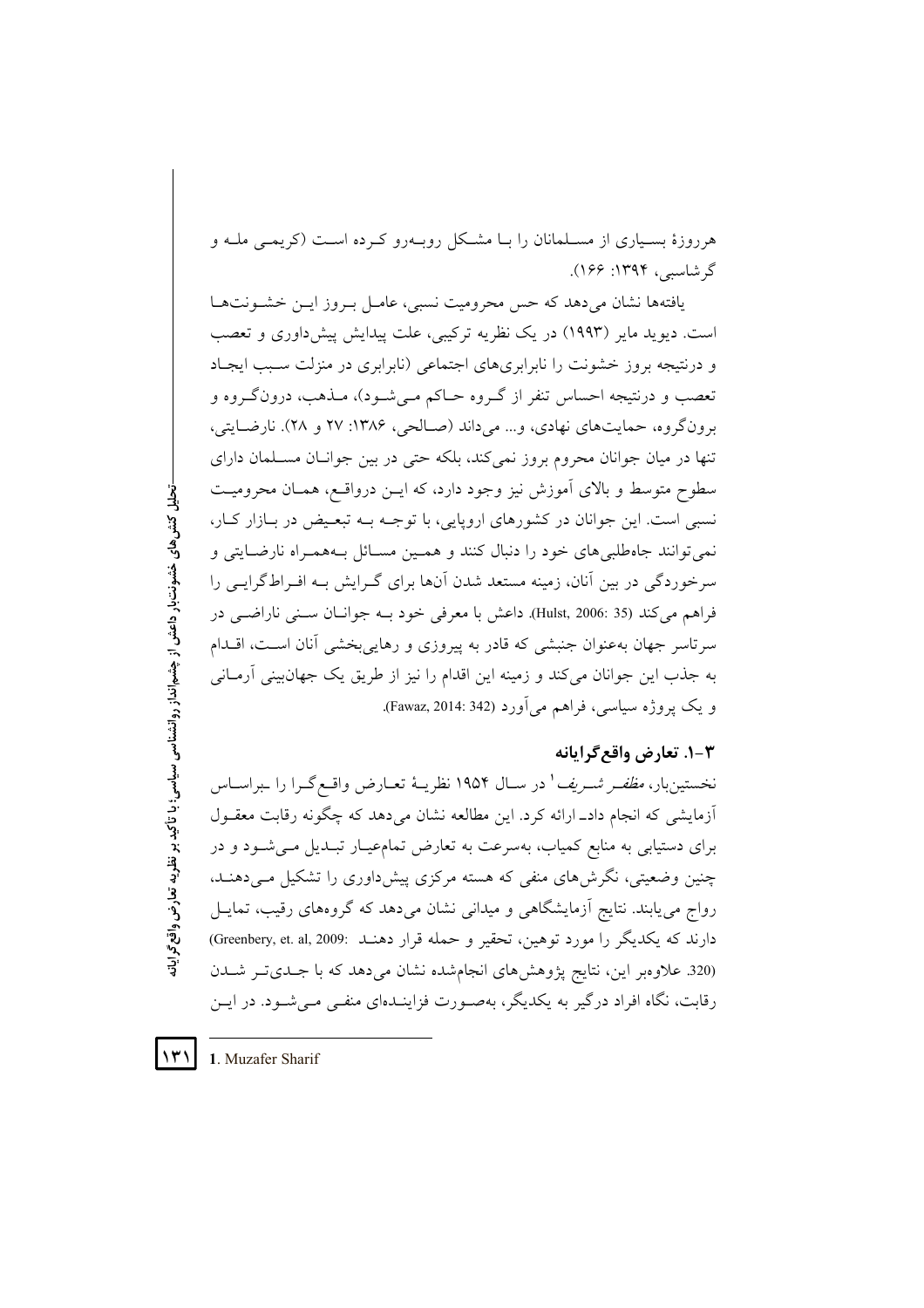وضعیت، اعضای گروه گرایش دارند که مرزهای میان خبود و دیگیری را مستحکم کنند، گروههای دیگر را کوچک بشمارند و به فرادستی خود ایمـان آورنـد (کـاتم و دیگران، ۱۳۸۶: ۲۳۱–۲۳۰).

این نظریه، قائل به وجود منابع محدود و رقابت بر سر آنها، بازی با حاصـلْ جمـع صفر ل و منازعه میان گروههای فرادست و فرودست است. بـر همـین مبنـا، در صـورت کمیابی و محدودیت منابع، بین افراد و گروههای اجتماعی برای دستیابی به منابع، رقابت بهوجود می آید. چنانچه فرد یا گروهی احساس کند که به چیزی نیازمند است و نتوانــد به أن دست يابد و درعــوض، ديگــران أن را بــهدســت أورنــد، احســاس بــي عــدالتي و محرومیت می کند و این حس در سطح اجتماعی سبب تشدید تضادهای بـین گروهـی و کشـمکش مـی شـود (نظـری، ۱۳۹۲: ۴۲؛ صـالحی، ۱۳۸۶: ۲۶). براسـاس ایـن دیـدگاه، پیش(داوری، از کشمکش بر سر مواد یا کالاهای ملموس همانند منابع طبیعـی، ســرزمین، زمین، مسکن مناسب، و دیگر بازدههای مطلــوب یــا مبــارزه بــرای منــابع نمــادین (مثــل قدرت، اعتبار و اقتدار) سرچشمه مي گيرد (Joaquim Pires Valentim, 2010: 587). طبــق ايــن نظریه، منازعه هنگامی گسترش می یابد که یـک گـروه، دارای اسـتدلالی واقـع گرایانــه و عقلایی برای رقابت یا رویارویی با دیگران باشد (هاوتن، ۱۳۹۳: ۱۸۴). بـر ایـن اسـاس، شکافهای طبقاتی یا مسئله نابرابری که منجر به قطبی شدن بخش های مختلیف جامعیه می شود و پیامدهای منفی فقـر فزاینـده، رکـود اقتصـادی، بیکـاری، یــا تبعـیض قــومی ً، می تواند گستره و عمق آن را تشدید کند. گــاهی نیــز بــروز تعــارض و خشــونت، بــرای ارضای انگیزههای روانی مانند دفاع از خود رخ میدهد. افـرادی کـه در مـورد از دسـت دادن مقام و ارزش خود احساس خطر میکنند، گاهی با طرد دیگران از موقعیت خــود دفاع می کنند. توزیع امکانات محدود بهگونهای تبعیضآمیز در یک جامعه، سبب می شــود که گروههایی که از امکانات محروم ماندهاند، در برابر کسانی کـه بهـرومنـدی بیشـتری از این امکانـات دارنـد، موضـعی خصـمانه و خشـونتآمیـز بگیرنـد (نظـری، ۱۳۹۲: ۴۳؛ صالحي، ١٣٨۶: ٢۴).

محرومیت نسبی هنگامی که در قالب تعارض میانگروهی و جانبداری گروهبی

- 1. Zero- Sum Game
- 2. Ethnic Discrimination

♦ سال دوازدهم **کشماره دوم په بهار ۱۳۹۶**  $\gamma$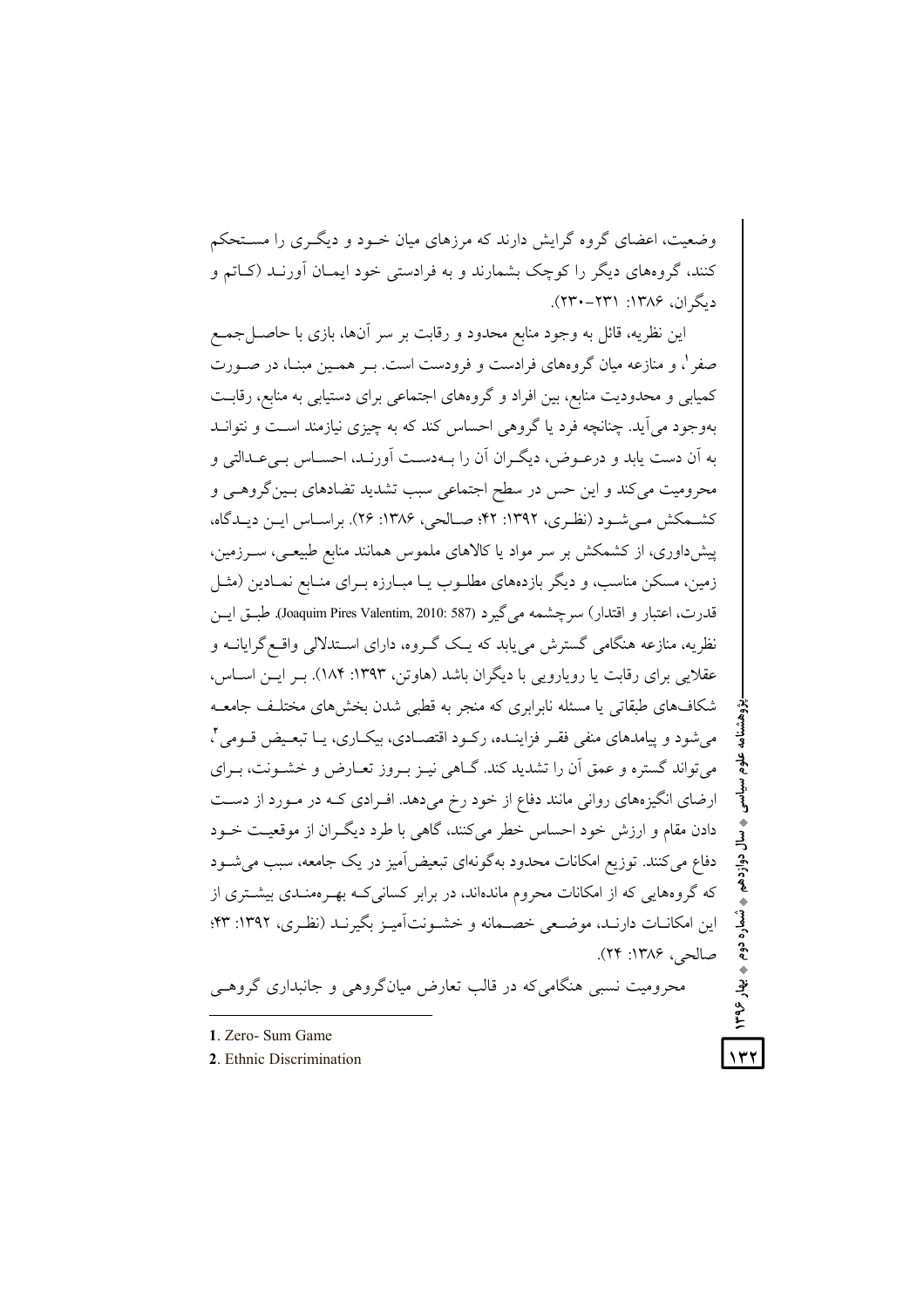نمود پیدا کند، بهمراتب خطرناکتر از حس محرومیت نسبی فردی است.

همانگونه که دیدیم، نظریه تعارض واقعگرایانه یکی از نظریههـایی اسـت کـه برمبنای تقسیم بندی درونگروه و برونگروه شکل گرفته است. ایــن نظریــه بــر ایــن مسئله تأکید دارد که گروهها در صورت تعامل با یکدیگر و مشــاهدهٔ نــابرابریهــا و به عدالتم های اعمالشده در حتی درونگروه خـود (احسـاس عـدم احتـرام، عـدم بهرهمندی از حقوق، عزت، زمـین، آزادی مـذهبی، سیاسـی و ملـی و…) دسـت بـه اقدامات خشونتبار در برابر گروههای رقیب می زنند (Kruglanski, 2002: 7).

داعش با تقسیم جهان به درونگروه و برونگروه خود، توانسته است در جذب افرادی که با این ایدئولوژی همذات پنداری کرده و از سـوی دیگـر، بـا بـرونگـروه داعش احساس تعارض مي كنند، موفق باشد. بـرونگـروه داعـش ازيـكســو شــامل شیعیان است و از سوی دیگر، غربیِها یـا صــلیبیون را دربــر مــیگیــرد. بســیاری از جوانانی که بهسوی سلفیگری گرایش می یابنـد، تحقیـر دیـن و مذهبشـان توسـط حکومتها را عامل ایجاد خشم و تمایل به سلفی گری میدانند (muhanna, 2014: 6).

داعش، پس از سقوط صدام، با استفاده از نارضایتی سنی های کنارگذاشــتهشــده از قدرت در عراق ازیکسو و نارضایتی اکثریت سنی دور از قــدرت در ســوریه از سوی دیگر، توانست به قدرت برسـد و بـه جـذب نیـرو بیـردازد. در طـول مـدت عقب نشینی نیروهای اَمریکایی از عراق، شبهنظامیان سـنی شـوراهای الصـحوه (کـه پیش از این مخالف داعش بودند و با دولت نـوریالمـالکی علیـه داعـش همکـاری می کردند) بهطور فزایندهای به حکومت مرکزی شـیعی بـه نخسـتوزیـری *نـوری* المالکي، بي علاقه و دلسرد شدند و اين بي علاقگي آنان، به دو علت بـود: نخسـت، عدم حمایت حکومت مـالکی از آنـان، و دوم، پرداخـت نشـدن دسـتمزدهای آنـان توسط دولت مرکزی عراق نتایج پژوهشهای انجامشده نشـان مـی۵هـد کـه گـروه داعش در نیمه سال ۲۰۱۰ مبالغی بیش از مبالغ پرداختی حکومت مرکزی عـراق بـه شبهنظامیان شوراهای الصحوه را به افراد جذبشده پرداخت می کرد؛ بنابراین، زمینـه مناسبی برای استخدام شبهنظامیان یادشده توسط داعـش فـراهم شـد Williams and (Adnan, 2010. جالب اینجاست که بعثـیِ هـای عـراق کــه عمــدتاً حــزب ســکولاری بهشمار می آمدند، پس از قدرت پابی شیعیان در عراق، ظاهری مـذهبی پیـدا کردنـد.

 $\gamma$ ۳۳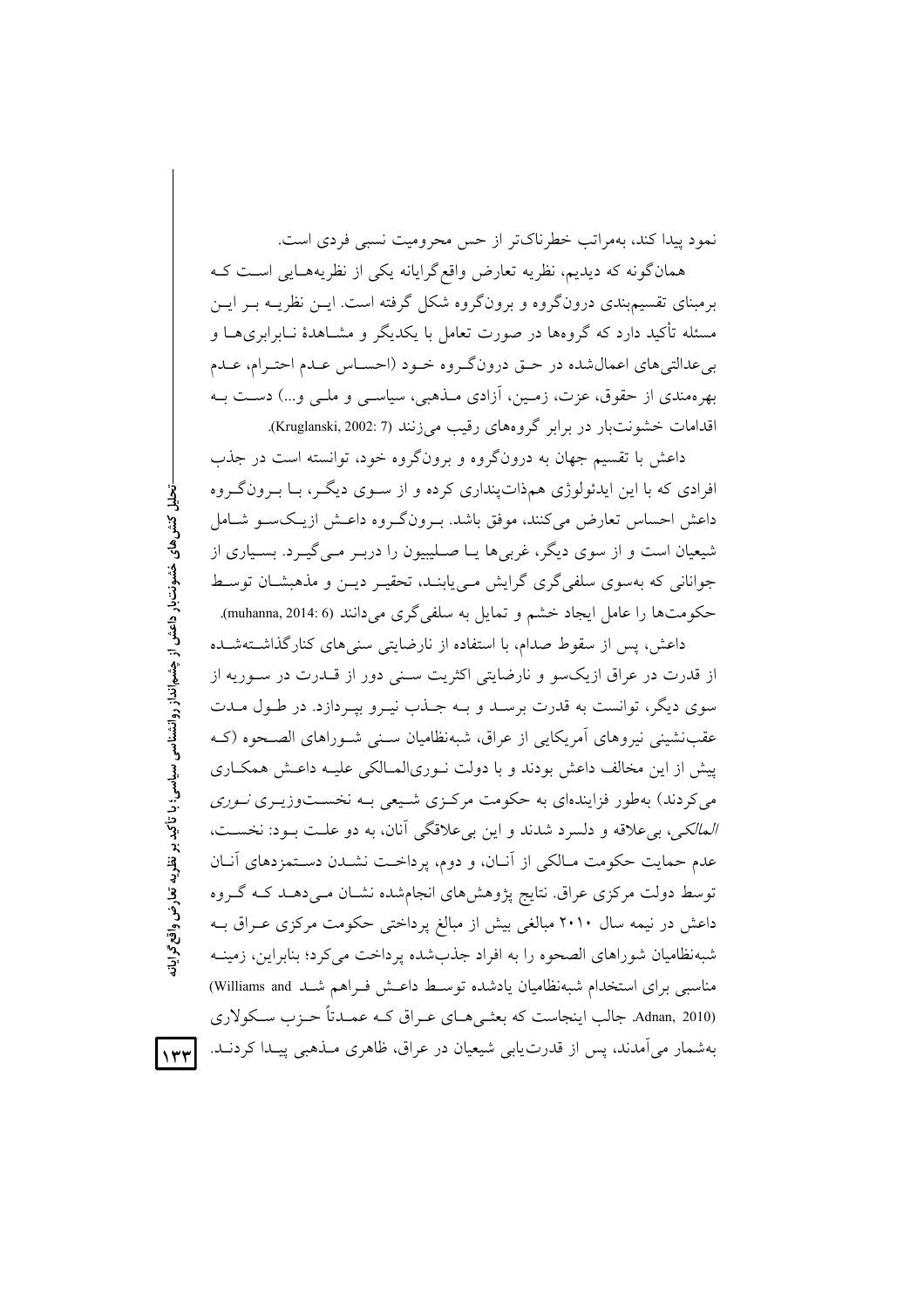البته یافتهها نشان میدهد که صـدام پـس از شکسـت در جنـگ دوم خلـیجفـارس، بهمنظور نفوذ در گروههـای افراطـی و هــدایت آنهـا، نیروهـای بعثـی را وارد ایــن گروهها کرد، ولی اتفاقی که رخ داد کاملاً برعکس بود، زیرا این نیروهای بعثی بودند كه تحت تأثير سلفي ها قرار گرفتند (26 :016 orton, 2016).

عدمای بر این نظرند که یکی از دلایل جذب شدن بـه گـروههـای تروریسـتی، توانایی این گروهها در ارائه کالاها و خـدمات عمـومی اسـت. مطالعـات نشـان داده است که اغلب کسانی که به گروههای تروریستی پیوستهانـد، در زمـان پیوستنشـان، فاقد شغل و بیکار بودهاند و با وجود سطح بالای تحصـیلات، نتوانسـتهانـد شـغلی مناسب با موقعیت تحصیلی شان بهدست آورند. بهطورکلی، زمـانی کـه یـک اقتصـاد دچار رکود عمیق است، افراد آن جامعه میل بیشتری به ابراز خشونت سیاسی دارنــد (Gupta, 2008: 88). گروه داعش در عـراق در بهـروبـرداري از سـني هـاي ناراضـي از حکومت اکثریت شیعیان که آن را پایمالکننده حقوق خود تلقی میکنند، موفق بوده است. بسیاری از سنی های عراق، آرزو داشتند که یک حکومت کارآمد و باثبــات در عراق داشته باشند، لذا حكومت داعش اين خــلأ فقــدان حكومــت ســنىمــذهب در عراق را پر کرد و با اداره امور شهرداریها شامل پلیس، آموزشهای اسـلامی، امـور قبایل، استخدام و آموزش های حرفهای افراد، تحصیل، دادگاههای شرعی، و خدمات دیگری مانند کمکهای انسانی و مدیریت تسهیلات، چهره موفقی از خود نشان داد. داعشیها بیش از آنچه دیگر نظامهای کشوری و حکومتی بـهعنـوان خـلـمات ارائـه می کنند به شهروندان عراقی خدمات و تسهیلات ارائه کردهاند؛ بـا ایــن تفــاوت کــه دیدگاههای آنان در مقایسه با یک حکومت کشوری، بسیار محـدودتر اسـت .lister) (26 ـ 2016. بر اين اساس، داعش با استفاده از نارضايتي سني هـا در عـراق و سـوريه بهدلیل جدا ماندنشان از منابع قدرت و ثروت، شیعیان و دیگـر گـروههـای قــومی و دینی در این دو کشور را برونگروه خود دانسته و هدف خود را بازگردانـدن اقتـدار سنیها و نیز سهمشان از ثروت و منابع به آنها بیان می کند.

علاوهبر برونگروه شیعیان، برونگروه غربی ها نیز برونگ وه مهمــی در تفکـر ؠؙٳ 1498 داعش است. ایدئولوژی جهادگرا با بهخدمت گرفتن انگارههای ایدهآل، رونـد تأییـد <sub>۱۳۴</sub> تندروی را سـرعت مـیبخشـد. بـاور افـراطگرایـان بـه ناعادلانـه بـودن مناسـبات

، تسماره دوم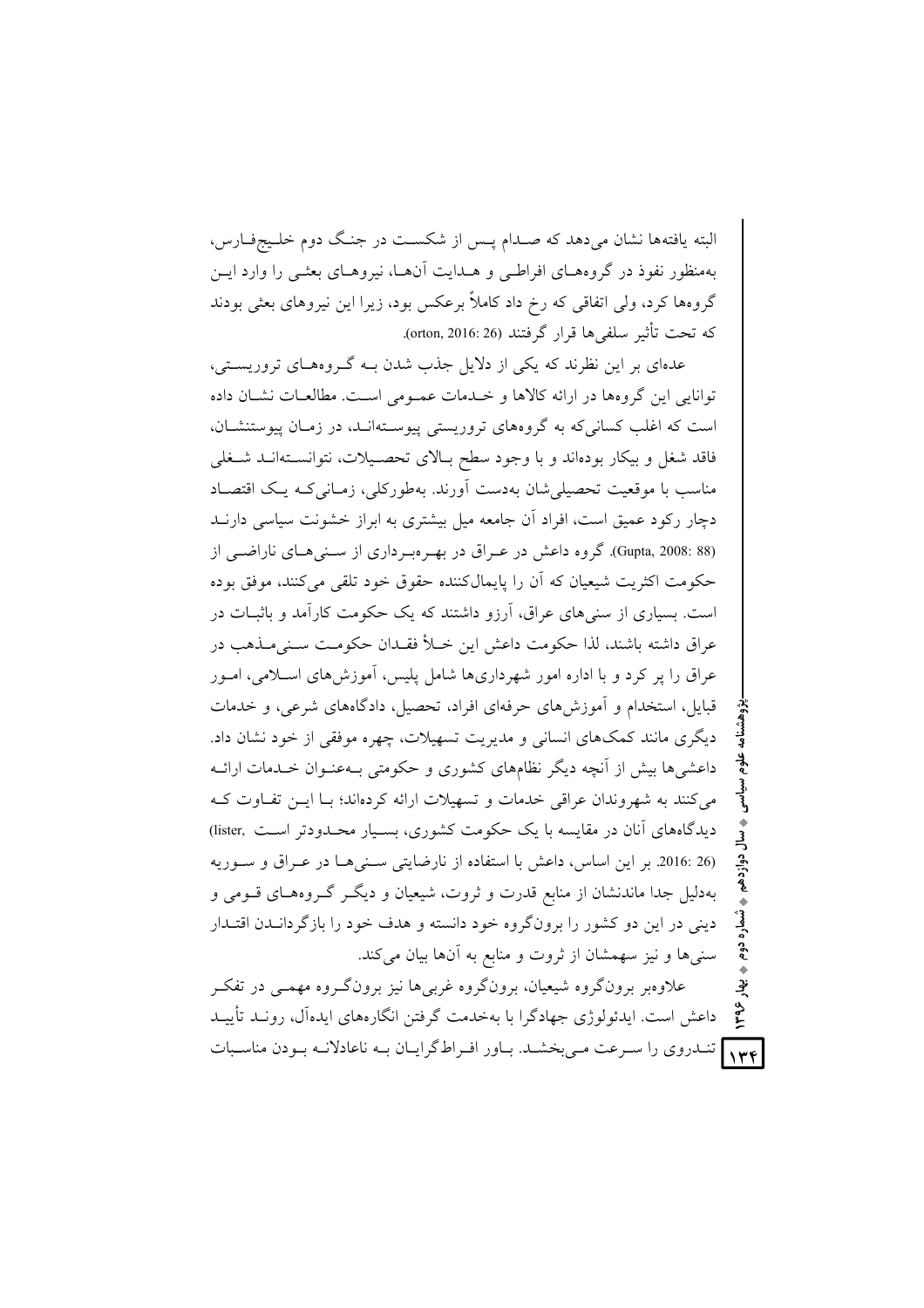سیاسی۔اجتماعی جاری و ظالمانه بودن اقدامات غرب موجب می شود کـه آنهـا از خــود، تصــور يــك قربــاني و مظلــوم داشــته باشــند (Borum, 2007: 14). داعــش و جنبشهای دیگر سلفی، غربیها را برونگروهی میدانند کـه هـم بـا سیاسـتهـای استعماري شان سبب عقبِماندگي مسلمانان شـدهانـد و هـم در حـال حاضـر عليـه مسـلمانان در كشورهايشـان اقـدامات تحقير اَميــز و تبعـيض]ميــز انجـام مــى،دهنــد. همچنین، داعش بهدلیل تقسیم خاورمیانه و سقوط امپراطوری (خلافت) عثمـانی و ترسیم مرزهای نامنطبق و از سوی دیگر، ایجاد دولت جعلی اسرائیل، از غــرب کینــه بهدل دارد. ناگفته پیداست کـه داعـش، ایجادکننـدهٔ ایـن حـس در میـان مسـلمانان خاورمیانه نبوده است. این احساسات پیش از داعش و طی صدسـال اخیــر، همــواره بخش مهمی از شعارها و اقدامات جنبش های اسلامی خاورمیانه را دربرداشته است. کاری که داعش انجام داده، افزودن چاشنی خشونت بیشتر به این تفکر بوده است.

تاکنون دلایل زیادی برای گرایش مسلمانان به جنبشهای سـلفی افراطـی ذکـر شده است که ازجمله اّنها، اضمحلال و عقبماندگی تمدن اسـلامی و راه چـارهای است که عالمان و دانشمندان اسلامی (کسانی مانند *اقبال لاهوری*، *محمد عبده، سـيد جمالالدین اسدآبادی، رشید رضا و....) در بازگشت به اسلام اصیل و دوران ش*کوه اسلام میدانستند. مرجع احیـاگری، در شـبهقـاره هنـد بـا جنـبش دیوبنـدی، و در عربستان، با وهابيت بود. يكي از نخستين طرفــداران بنيــادگرايي در هنــد، *ابــوالاعلي مودودی* بود و در مصر، *حسن البنا* این جریان را در قالب جنبش اخــوان المســلمین دنبال کرد (Gupta, 2008: 110). تضعیف اسلام ازیکسو و تقویت دشمنان آن، ک اسلام را تهدید بـه نـابودي مـیکردنـد، از سـوی دیگـر، سـبب افـزایش مـوجی از اضطراب، سرخوردگی و ناامیدی و کاهش قابل توجه حس اعتمـاد و امنیـت تــودهٔ مردم به نخبگان حاکم در خاورمیانه شـد. ایــن مســائل، زمینــهســاز ظهــور، رشــد و شکوفایی سازمانهای جهادی اسلامی بهویژه از نوع جهاد جهانی شد. آنها از خـلأ ایدئولوژیک موجود برای ایجاد حس گم کردن راه در میان تودهها و درنتیجـه بـالا بردن پرچم اسلام استفاده كردند. اين اقدام از طريق بازسازى و ترميم شكوه گذشتهٔ اسلام و بازگشت به دورهٔ برتری اسلام بر دشمنانش پیگیری شد. گروههـای سـلفی راه بازگشت به این اقتدار و اسلام سلفی را جهاد می دانستند (9 :2007 .minzili).

تحليل كنش هاي خشونت بار داعش از چشم انداز روانشناسي سياسي؛ با تأكيد بر نظريه تعارض واقع گرايانا

 $140$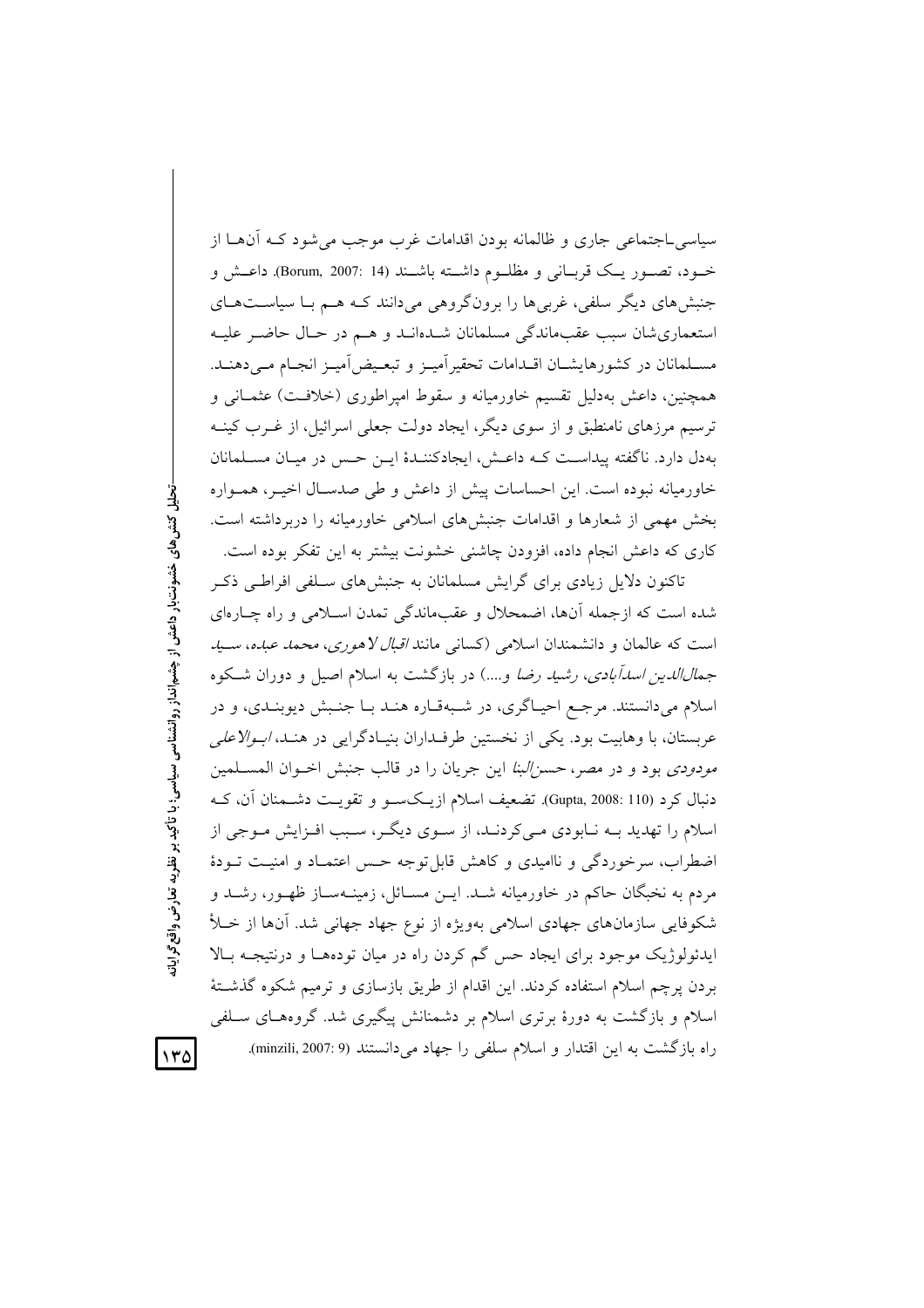نارضایتی مسلمانان از شکست خلافت عثمانی در برابر غـرب و حـس تحقیـر ناشی از آن می تواند عامل ظهور بنیـادگرایی اسـلامی باشـد. پـس از آن نیـز اشـغال فلسطین توسط اسرائیل و حمایت کشورهای غربی از اسرائیل، سبب تشــدید حـس شکست، ناکـامی و سـرخوردگی در بـین مسـلمانان شـده اسـت. درواقـع، نــاتوانی مسلمانان در یافتن راهحل مسـئله فلسـطین™ یـک مـوج عمیـق سـرخوردگی را در کشورهای عربی و اسلامی ایجاد کرد (Gupta, 2008: 74).

برای بسیاری از مسلمانان، غرب همچنان تداوم نواستعمارگرایی درک می شود که در پی حفظ منافع و دستاوردهای سیاسی، اقتصـادی و منطقـهای خـود اسـت. از سوی دیگر، بسیاری از کشورهای اسلامی درگیر توسعهنیافتگی، فساد، قبیلـهگرایـی، نظامي گري و نخپه گرايي خود بوده و قادر په مقابلـه پيا حکومــتهـاي اسـتبدادي و یادشاهی خود نیستند. داعش با هدف قرار دادن گروههای آسـیبپـندیر و درمعـرض آسیب، از طریق پیامهای رسانهای و تبلیغاتی که دربر گیرندهٔ نیازها و نگرانیهای این جوانان در خاورمیانه و غرب است، به جذب این جوانان می پر دازد (6 :2015 .abbas, 2015). در این میان، حمله غربی ها به کشورهای اسـلامی و اشـغال آنهــا، از عوامــل دیگــر تشدید خشـونت و تمایـل افـراد بـه گـروههـای افراطـی بـرای جبـران ایـن حـس سرخوردگی است. *تودنهوفر* بهعنوان یک روزنامهنگار غربی بر ایــن نظـر اســت کــه انگیزه بسیاری از کسانیکه به داعش میپیوندند، مربوط به انتقامجویی از اشــغالگران غربي در عراق است (تودنهوفر، ۱۳۹۴: ۱۳). در شماره نهم «دابق» نيز به اين انگيـزهٔ داعش اشاره شده است و هدف از احیای خلافت را بازگر داندن غرور و افتخـار بــه مسلمانان وتخريب وتحقير كافران بيان مي كند (دابق، شماره ٩: ۴۸). نكتـه جالـب این است که داعش، در نمادهایی که استفاده میکند نیـز در رسـاندن ایـن پیـام بـه غربی هاست که به جیران اقدامات تحقیر آمیز آنها در برابر مسلمانان، دست بـه ایــز اقدامات خشن می زند که از آن جمله می توان بـه پوشـیدن لبـاس نـارنجی بـر تـن زندانیان به سبک زندانیان گوانتانامو اشاره کرد (Weiss, and Hassan, 2015: 28).

فتح*على مقدم* با نگاهى متفاوت، توسعه نامتوازن كشـورهاى اسـلامى را عامـل خشونت این جوامع میداند.<sup>۴)</sup> برخلاف نگاه پیشین که عقـبمانــدگی مســلمانان را **۱۳۶ ک**امل خشم و خشونت آنها در برابر غربیها میداند، مقدم بر ایــن نظـر اســت کــه

شماره دوم ؠٚٳ 1498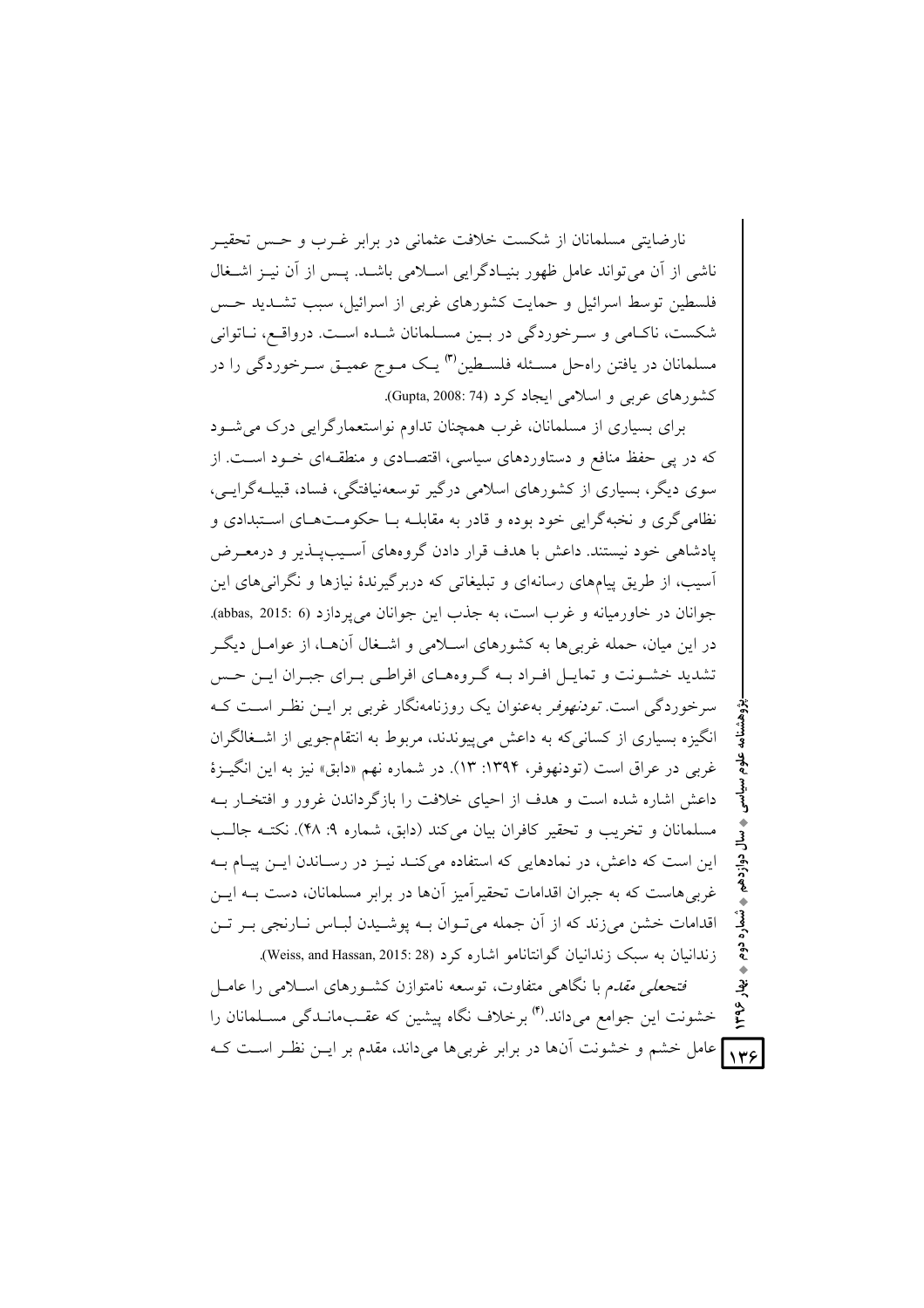توسعه سیاسی در جوامع مسلمان، سبب آشنایی آنها با ایــن مفـاهیم شــده و توقــع آنها را بالا برده است، ولي درعوض، در اين كشورها، توسعه اقتصادي، همگـام بـا توسعهٔ سیاسی افزایش نیافته و همین امر سبب سرخوردگی مسلمانان شده که نتیجهٔ آن، خشم و خشونت در برابر غربی ها بـوده اسـت. مقـدم بـر ایـن نظـر اسـت کـه ازیکسو، بخش گستردهای از آسیا، آفریقـا و آمریکـای لاتـین، جـذب و جلـب آزادیهای سیاسی\_اجتماعی و شیوهٔ زندگی غربی شدهاند و از سوی دیگر، بـهدلیـل بالا رفتن انتظارات برای بهبود شرایط اقتصادی و آزادیهای سیاسی در این جوامع، سرخوردگی و خشم در جوامع غیرغربی درحال رشد است. علاوهبر این، اضطراب عمیقی در مورد از بین رفتن هویت، زبان، فرهنگ محلی و وابستگی هـای ســنتی در مقابل هويت غربي و اَمريكايي در اين جوامع وجود دارد (moghaddam, 2005: 162).

یک دریافت دیگر که در بین مسلمانان غربی وجود دارد، حـس قربـانی بــودن است که بر مبنای آن، علت ناکامی و عقبماندگی مسلمانان در ایـن جوامـع، عامـل خارجي است. اَنها ديگران را بهدليل اينكه باعث محروميت قومي ـاغلب بهعمدـ و بی عدالتی میان گروهها شدهاند، سرزنش می کنند (35 :Hulst, 2006). در مصاحبهای ک با سه نفر از اعضای یک گروه ممنوعه اسلامی در لندن انجام شده، آنان گفتهانــد کــه بهدلیل محدودیتهایی که بر آنها اعمال شده است، خواهـان پیوسـتن بـه دولـت اسلامی عراق و شام هستند و این دولت را تنها دولت صالح در دنیا می دانند .wood (2015 انگیزهٔ این افراد، از حس محدودیت و محصور بودن و احاطـه شـدن در فرهنگ غربی سرچشمه میگیرد. آنان احساس میکنند قربانی سیستم غربمحـوری شدهاند که در برابر منافع و چهارچوبهای اجتماعی آنان ساخته شده و بنیـاد یافتــه است؛ سامانهای که علایق آنان را نادیده میگیــرد و هــیچ مســئولیتی در برابــر آنــان ندارد. این افراد، چنین منظومهای و توسعهٔ آن را تهدیدی برای بقـا و جایگـاه خـود میدانند و بهدنبال راههای جایگزین آن هستند. آنـان یـا بایـد جهـاد را بیذیرنـد، یـا شهروند درجه دو این جوامع بودن را، کـه درنهایـت، راه نخسـت را برمـیگزیننـد (کریمی مله و گرشاسبی، ۲۰۱۵: ۱۷۲).

برخی بر این نظرند که علت اینکه داعش در پی احیای خلافت و دستیابی ب یک هویت جمعی برمبنای افراطی گرایی است، شکست فراینـدهای جـایگزین در

 $|y-y|$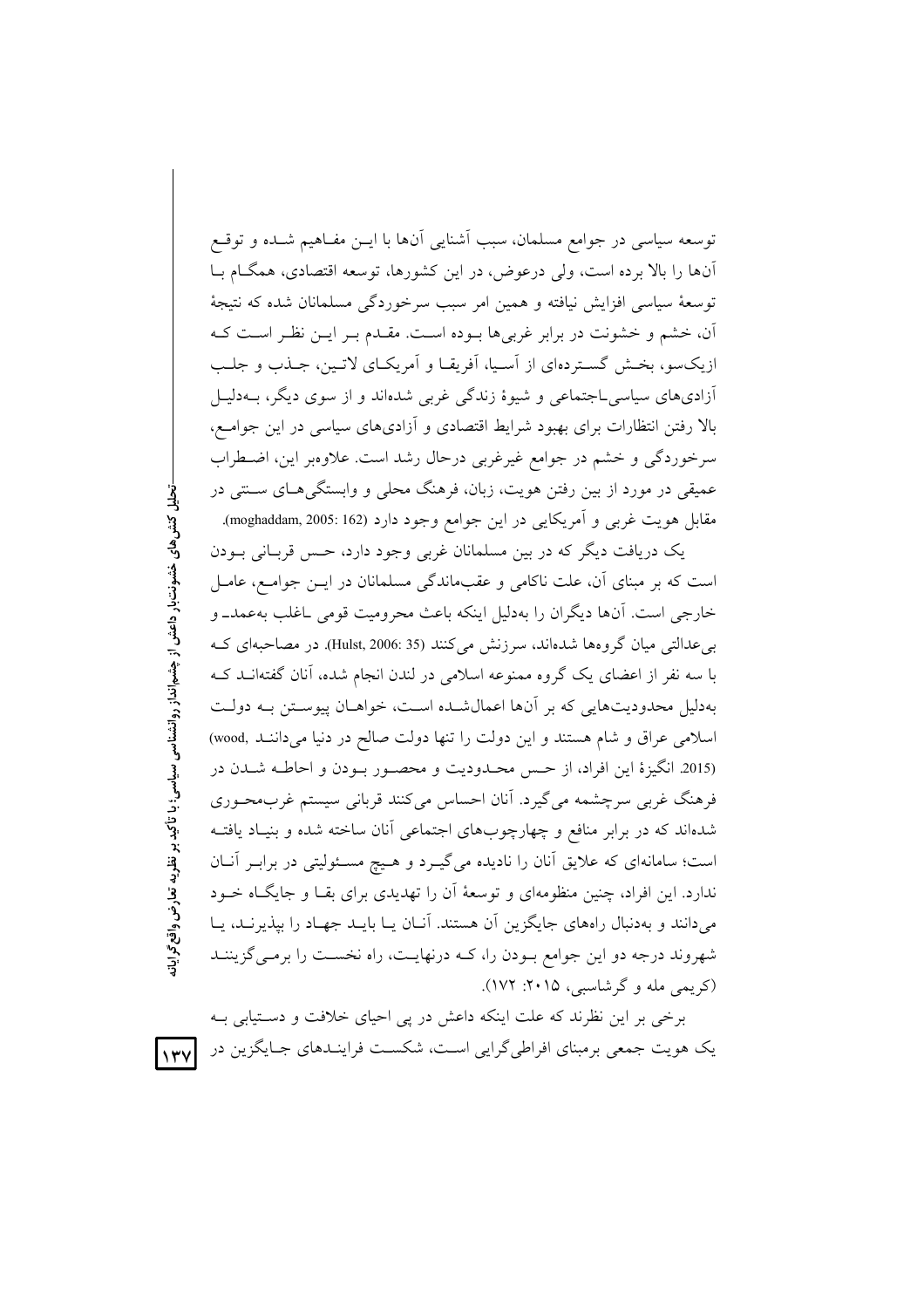راستای ایجاد همبستگی و ثبات مردم منطقه است. شکل گیری این هویت، محصول تاریخ گذشتهٔ کشورهای عربی و شکست فرایند ملتسازی، بهویژه در عراق، بوده و در ناکامی های سیاسی، اقتصادی، و اجتماعی و تبعیض ها و نـابرابری هـای اقتصـادی ریشه دارد که ساختارهای اقتصادی بساسی کشورهای عربی، آن را بـه جامعـهشـان تحمیل کرده است (امینیان و زمانی، ۱۳۹۵: ۱۱-۱۰).

ابوبکر بغدادی در سخنرانی اش در مسجد موصل، هدف خود از برپایی خلافت اسلامی و اعـلام دولـت اسـلامی را، بازگردانـدن احسـاس افتخـار، احتـرام، عـزت و سربلندی به مسلمانان بیان کرده است (دابق، ش ۱: ۶). درواقع، ابوبکر بغدادی بـا ایــن جملهها بر مهمترین آسیب پذیری روان شناختی مسلمانان در دنیای غرب انگشت نهاد، که همانا احساس تحقیرشدگی و شهروند درجه چنـدم بـودن اسـت کـه بـا تحقیـر و سرزنش هويت اسلامي و مذهبي آنها همراه است؛ بنابراين، داعش بهخوبي مـيدانـد که با گفتارهای عزتبخش و ایجاد حس بازیابی هویتی و آقایی و سروری، مـی توانــد کمترین جاذبه را برای مهاجرت جوانان سنی از غرب و پیوستن آنهـا بـه ایــن گــروه فراهم أورد (يورسعيد، ١٣٩۵: ٣٧). زماني كه داعش اعلام خلافت كرد، باور آنها ايــن بود که برای نخستین بار، قرارداد استعماری سـایکس پیکـو کـه در سـال ۱۹۱۶ منطقـه خاورمیانه را زیر نظم استعماری در آورد (و یکی از تجلی های تحقیرشــدگی مســلمانان در نظر سلفی هاست) را نقص کردهاند (غرایاق زندی، ۱۳۹۵: ۵۴).

داعش از اسلام خشن برای گرد هم آوردن همفکران خود کسانی کـه بــه هــر نحوی در سرتاسر جهان سرخورده شدهانـد\_ بـرای اسـتفاده از خشـونت در مقابـل هرکسی که غیر باشد، استفاده میکنند. این گروه در بـی|قتـداری حکومـت عـراق و سوریه و تقسیمات خاورمیانه پس از سقوط امیراطوری عثمانی ریشـه دارد. داعـش، این تقسیمات را قبول نداشته و سعی در ایجباد خلافت اسلامی دارد. نظـامهـای تبعیض امیز، شرایطی را ایجاد مـیکننـد کـه افـراد را بـهدلیـل هویتشـان زیـر فشـار اجتماعی قرار میدهند و طبعاً این افراد، در این شرایط، احساس محرومیت می کننـد و بهدنبال فرصتی برای جبران محرومیت خـود هسـتند (کسـرایی و داوری مقـدم، ؠٚٳ  $504$ ۱۳۹۴: ۲۰۱)؛ بهعنوان نمونه، گرفتاری فلسطینیها در چنگال اسرائیلیها، در جوامـع N۳۸ اسلامی موجی از خشم و سـرخوردگی را بـهوجـود آورده اسـت (67 :Gupta, 2008).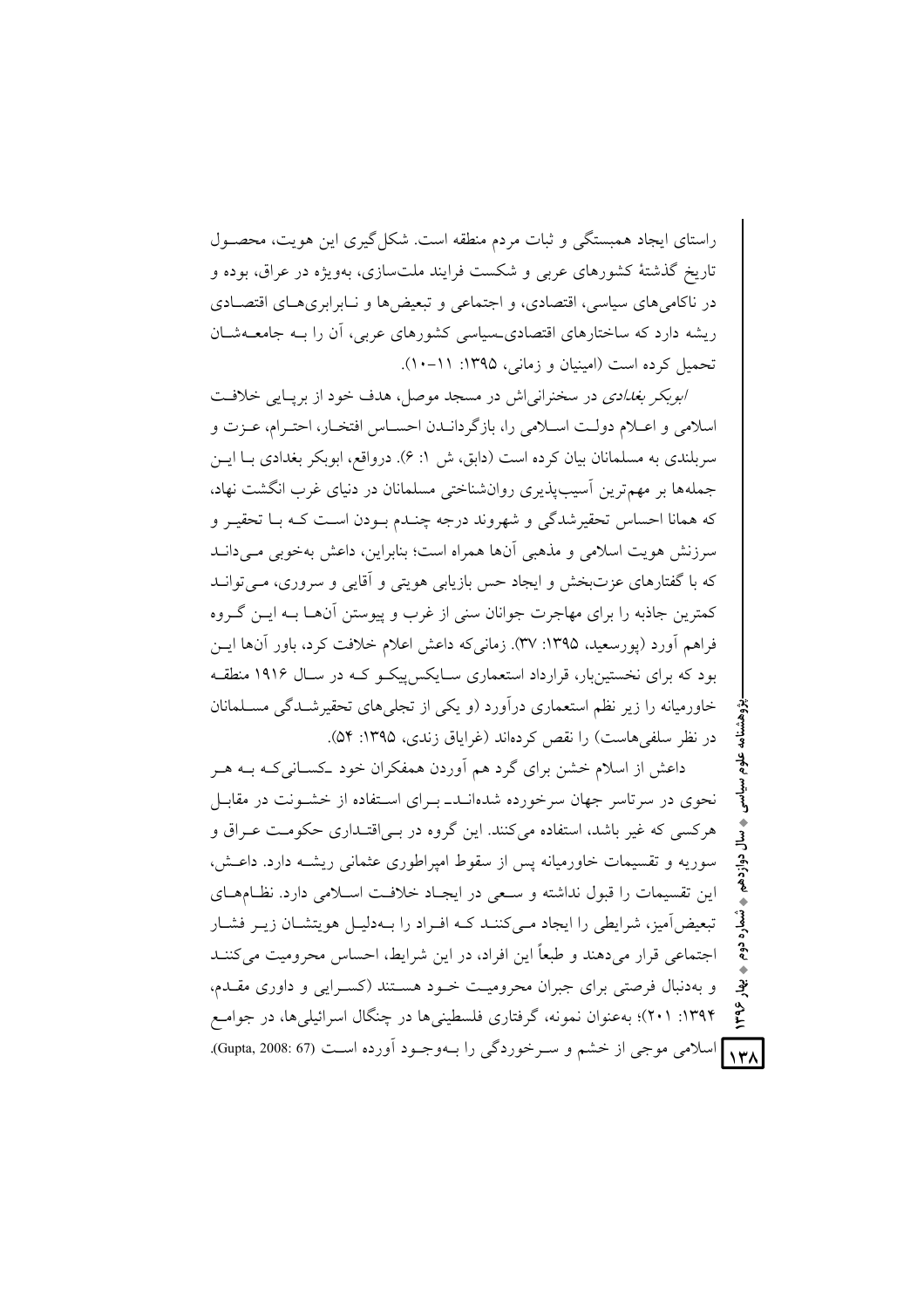گروههایی مانند القاعده و داعش، هم از ایــدئولوژی قــوی و هــم از یــک نارضــایتی عميق از شرايط (بهعنوان مثال، نارضايتي از اشغال فلسطين توسـط اسـرائيل، اشـغال عراق و افغانستان توسط آمريكا و...) برخوردارند (Borum, 2010).

مقدم بر این نظر است که گرایش به تروریسم، اغلب در میـان افـرادی ریشـه می دواند که احساس بی عدالتی و ناکامی از شرایط جامعـه خـود دارنـد. بـهنظـر او، تروریستها معمولاً از لحاظ اقتصادی، پایگ|ه پـایینی دارنــد و از شــرایط و ســطح آموزش پایینی برخوردارند. مقدم بر محرومیت نسبی و رابطـه همسـو بـین شــرایط پایین مادی و تجربه ذهنی تأکید میکنـد. وی بـر ایــن نظـر اسـت کــه در برخــی از جوامع، بهنوعی احساس می شود که استقلال و حفـظ فرهنـگ بـومی شـان توسـط فرهنگ دیگر (مثلاً آمریکا) در معرض تهدید و خطر است. وی معتقد است، چنــین برداشتی با تأثیریذیری از تعصبهای عمیق ایجاد می شود (moghaddam, 2005: 163).

در غرب، دیدگاه منفیای در مورد اسلام و مسلمانان وجود دارد و ایـن مسـئله سبب بازنمایی مفهومهایی مانند خشونت، ترور، بنیـادگرایی و غیرمتمــدن بــودن در مورد مسلمانان شده است که نوعی ضدهنجار انسانی و بهطـور خـاص، ضـدهنجار غربی بهشمار می آید. گسترش این روش تفکر مبنی بر مجرمانگاری همـه مســلمانان در پهنهای گسترده، خطرنـاک اسـت، زيـرا ايـن امـر، تـرويجدهنـدۀ تبعـيضهـا و پیش داوریهای سیاسی و مذهبی و منزوی کردن افراد در جوامع غربـی مـیشـود و أنــان را مسـتعد افــراطگرايــي مــيكنــد (كريمــي ملــه و گرشاســبي، ١٣٩٤: ١٥۶). یژوهشگران بر این نظرند که نسل جدید اسلامگرایان بهطـور کامـل از جامعــه کنــار گذاشته شدهاند و فاقد هرگونه حس ملي گرايــي و تعلــق بــه جامعــه هســتند. آن&ـا محصول شکاف بین جمعیت غیریکپارچهٔ حومهٔ شهرها و بقیه جامعه هستند کـه در قالب گروههای مستقل جداگانهای سازمان یافتهاند، فاقد رهب ی و آمـادهٔ راهزنــی و جنايت زير عنوان جهاد هستند (Escobar Stemmann, 2006: 7).

از میان کشورهای غربی، شــهروندان فرانســوی و بریتانیــایی در رتبــه نخســت جنگجویان جهادی داعش قرار مـیگیرنـد و بیشـترین میـزان مداخلـه را در بحـران سوریه داشتهاند و اغلب آنان از نسلهای دوم و سوم مهاجران هستند (کریمی مله و گرشاسبی، ۱۳۹۴: ۱۶۷). یژوهشهای انجامشـده در بریتانیـا و فرانســه نشـان(دهنـدهٔ

 $149$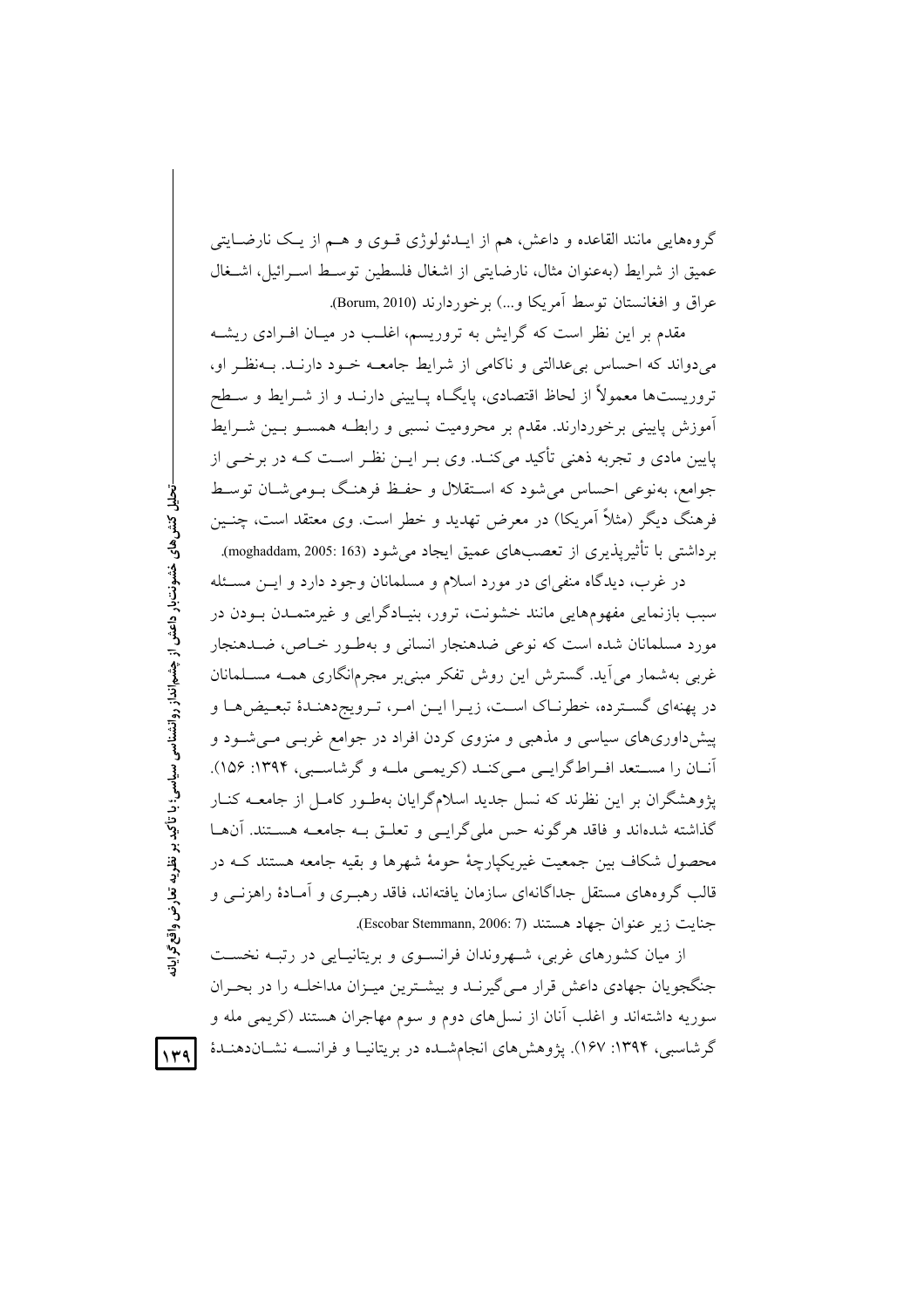حس تبعیض آشکار و ضمنی با درصد بـالایی از معنـاداری (۸۶/۶ درصـد ضـمنی، ۷۳/۳ درصد آشکار در بریتانیا) و نیز حس بدگمانی و قضاوتهای تبعیض آمیـز بـه جوانان مسلمان جوياي كار در فرانسه است كه سبب بدگماني به هويت مسلمانان و درنتيجه تمايل مسلمانان به پيوستن به داعش شده است (کريمي ملـه و گرشاسـبي، ۱۳۹۴: ۱۶۶). نتایج مطالعات نشان داده است که گروههایی که در موجهای اخیبر <sup>(۵)</sup> از بریتانیا به جهادگرایان پیوستهاند، اغلب کسانی هستند که در خود بریتانیا بــه دنیــا آمده و نسل دوم مسلمانان بریتانیا هستند. بسیاری از آنها سـاکن منـاطق شـهری و صنعتی بوده و از تبعیض و محرومیت و ضـعف در منـاطق شـهری و یساصـنعتی بریتانیا و نیز حس ناامیدی و عدم جاهطلبی و سرخوردگی رنج بردهاند. هـدف ایــن افراد از پیوستن به گروههای افراطی ای مانند داعش، خروج از بیگانگی و انزوا بـوده و در يې بـهدسـت آوردن قــدرت، موقعيـت و جـاه و از بــين بـردن نــابرابريهــا و تبعیض های موجود بودهاند؛ چیزی که دولت بریتانیا از دادن آن به آنها ناتوان است (abbas, 2015: 4)

نتايج مطالعات انجامشده در مورد فرانسـه نيـز نشـان مـى دهـد كـه احسـاس سرخوردگی و تبعیض و تحقیر می تواند عامل اصلی بروز خشونتهای اخیر در این کشور و نیز پیوستن افراد به گروههای تکفیری باشد. تبعیضهای نژادی بر نسلهای دوم و سوم مسلمانان فرانسه سبب شده اسـت کـه آنــان بــهجــای شــهروند، مهــاجر قلمداد شوند؛ ازاین رو نابرابری گستردهای در بازار کار و سیستم آموزشی در مقایسه با دیگران بر آنان اعمال شود که نارضایتی و احسـاس محرومیـت را در میـان آن۱مـا دامن زده است (کریمی مله و گرشاسبی، ۱۳۹۴: ۱۶۷). ناامیدی، شرایط تبعیض آمیز، تحقیر، حاشیهنشینی، سطح آموزش پایین و... این جوانان را به افرادی آسیبپــذیر و نفوذيذير در مقابل نفوذ خارجي (abbas, 2015: 4) تسديل كرده است و سبب شيده است که بهراحتی تحت تأثیر تبلیغات گروههای افراطی اسلامی قرار گیرند. گروههای سلفی جدید در غرب، ویژگی های مشترکی دارنـد. آنهــا کمتــر واژهٔ جهاد را به کار برده و بهجای آن از واژهٔ «مبارزه<sup>ا</sup>» استفاده می کنند. این گروهها روابط

→ تُسماره دوم → بهار ۱۳۹۶

 $\sqrt{r}$ 

1. Combat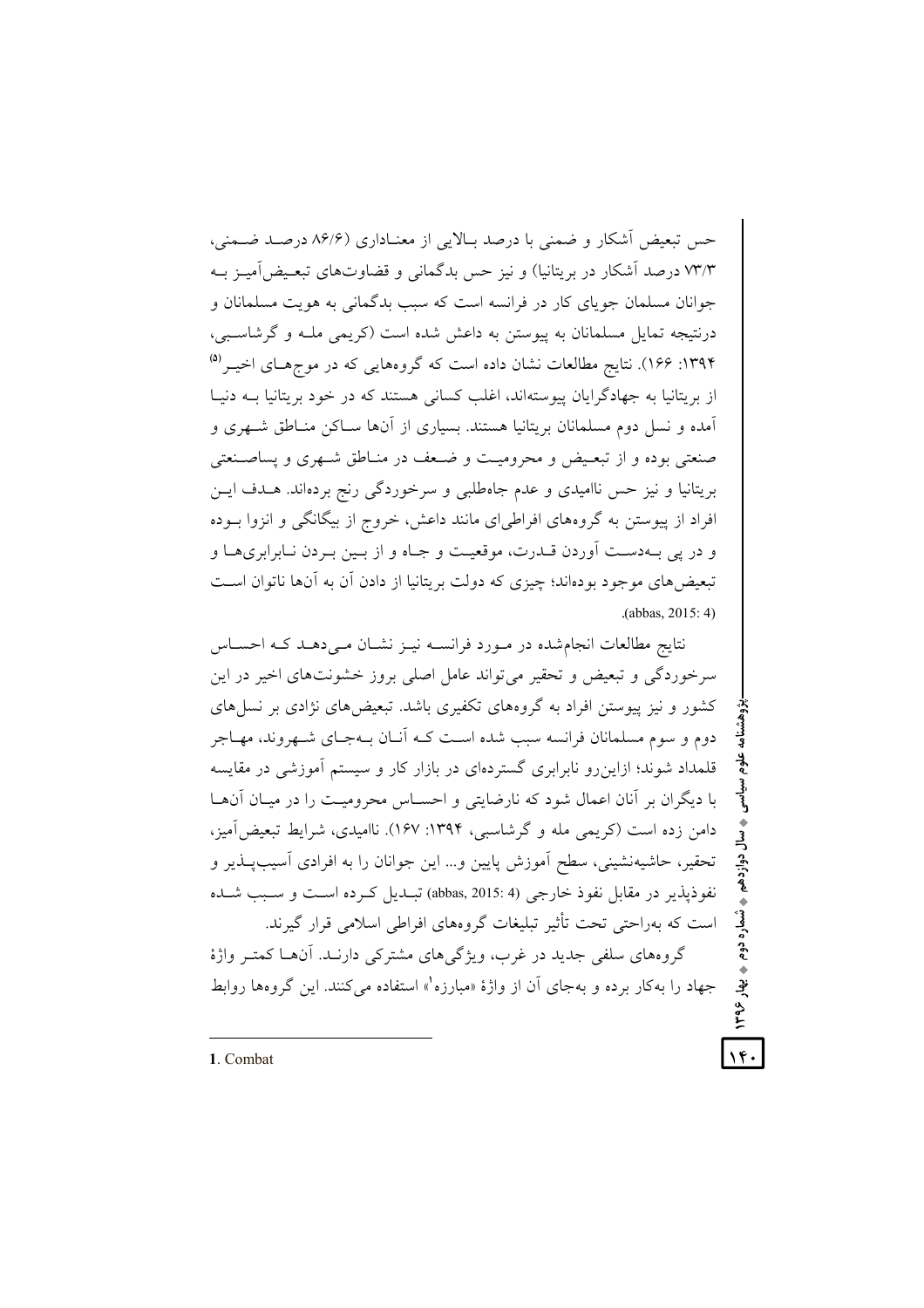نزدیکی با همتایان خود در کشورهای غربی دیگر دارند و بـا اسـتفاده از رزمنـدگان پیشین افغانستان به گسترش نفـوذ خـود در جوامـع مسـلمان مـیپردازنـد Escobar) Stemmann. 2006: 7- 8). درواقع این پژوهشها نشان میدهد که علت پیوستن این افراد به گروههای افراطی را (بیش از آنکه مربوط بــه مســائل دینــی باشــد) بایــد در مسائل اجتماعي و رواني جوامع ميزبان اين افراد جستوجو كرد (4 :abbas, 2015).

در سه دههٔ گذشته، سیاست در کشورهای غربـی و اروپـایی بـهسـمت راسـت سیاسی گرایش یافته و این امر منجر به مسائلی چـون سیاسـتهـای ضـدمهاجرت، سیاستهای ضدرفاه و سیاستهای ضدمسلمانان شده است و نوعی اسـلامهراسـی را در جوامع اروپایی و غربی در یی داشته است. حوادث تروریستی سال هـای اخیــر در کشـورهای اروپـایی نیـز ایـن اسـلامهراسـی را تشـدید کـرده اسـت. افـزایش نابرابریهای اقتصادی و اجتماعی در سه دهه اخیـر در کشـورهای غربـی بیشــترین فشار را بر گروههای اقلیت و مهاجر وارد کرده است (3 :abbas, 2015).

بی توجهی اغلب جوامع غربی در مفصل بندی گفتمان لیبـرال دمـوکرات و سـکولار خود به مدلولهای اسلامی ازیکسو، و تنشهای بینانسلی و نژادی حاکم بر این جوامع از سوی دیگر، تولید و بازتولیدکنندهٔ حس ملامت و خستگی و فقدان وابسـتگی و تعهـد به جامعه در میان افراد است که زمینههای بی|عتبـاری و داغزدگـی آنـان را فـراهم آورده است؛ ازاین رو، این افراد درصدد فرار از ایــن وضـعیت و بــهدنبـال معنـای بـزرگتــر و احترام بخش در زندگی هستند تا اعتبار ازدست رفتهٔ خود را بازیابند و التیامی بر زخمهما و نارضایتیهای خود بگذارنـد. فقـدان یـک پـارادایم فرهنگـی خوشـایند و جــذاب در جوامع غربي، اَميختگي شديد و درحالافزايش بيگانهسـتيزي و اسـلامهراسـي، داغزنـي، ازجاشدگی و بیگانگی فرهنگی، انزوای اقتصادی و اجتماعی و فقدان آزادی سیاسی کـه بسیاری از مسلمانان غربی با آن دستوپنجه نرم میکنند، آنان را بهسمت تسکین گرفتن از هویت مذهبی هدایت میکند (کریمی مله و گرشاسبی، ۱۳۹۴: ۱۶۸). درواقع یکسی از مهـمتـرين دلايـل گـرايش افـراد بـه انجـام اقــدامات تروريسـتي، احســاس انــزوا و محرومیتهای مدنی جوانان مسـلمان در جامعـه مهـاجر ارویـا اسـت Kruglanski, Chen) Dechesne, Fishman and, Orehek, 2009: 344) این افراد، داعش را راه گریزی از ایس شـرایط میدانند، زیرا در ساختار درونی داعش، تبعیض وجود ندارد و انسانهـا و تمـام اقــوام و

 $|1f|$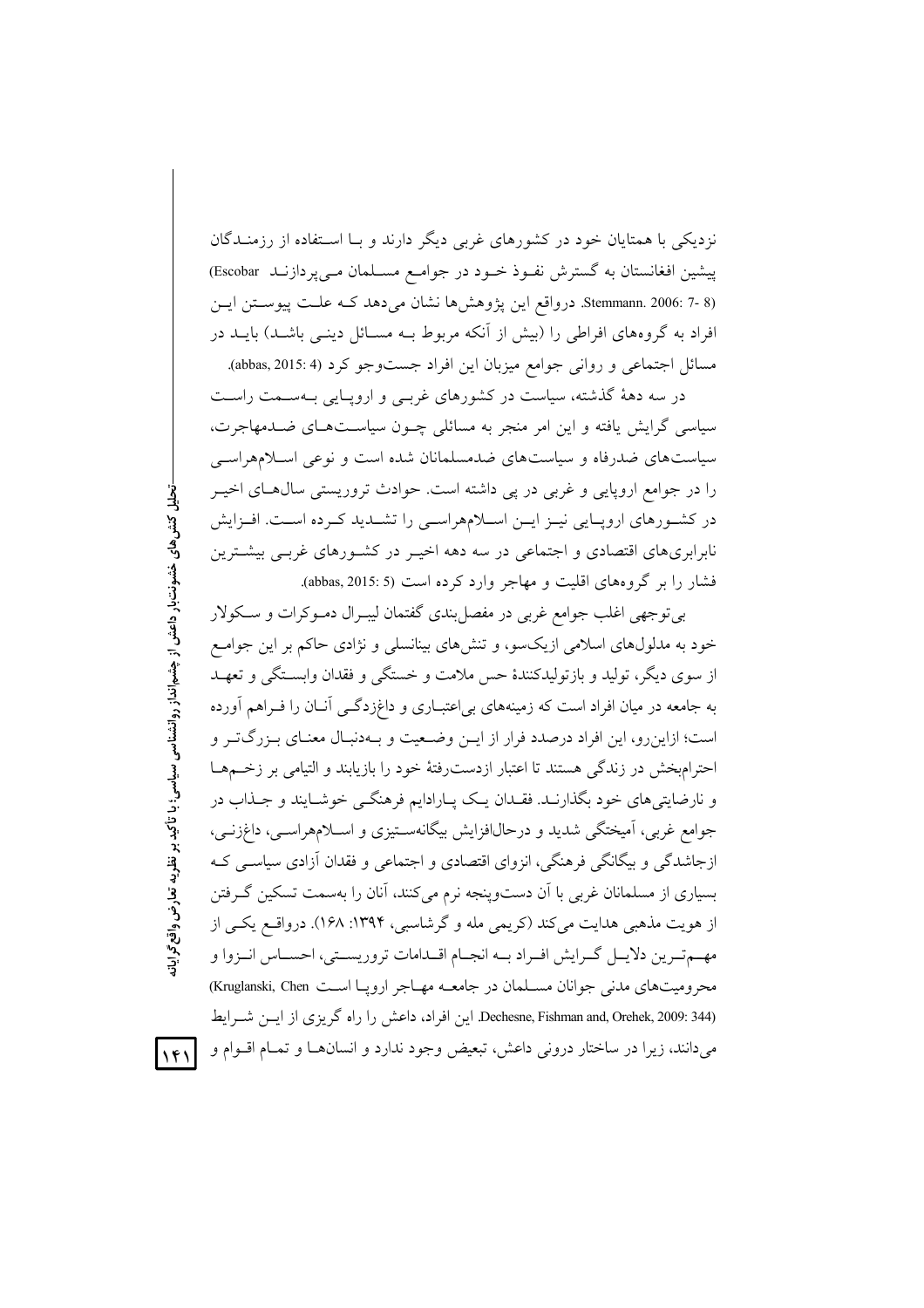طبقات و شئون مختلف اجتماعی بهصورت برابر تعریف مبی شـوند (محمـد عبـادیفـر،  $(119:140)$ 

از سوی دیگر، قدرت روزافزون ایالات متحـده آمریکـا و نظـم نــوین جهــانی برمبنای الگوهای غربی که معارض با فرهنگ و دین اسلام است، در نظـر مسـلمانان رادیکال، اسلام را تهدید کرده و سبب شده است کـه مسـلمانان، فرهنـگ و هویـت خود را در مقابل فرهنگ غربی از دست بدهند. مسلمانان رادیکال، هنگام اشـاره بـه غرب، آمریکا، و اسرائیل، از اصطلاح جنگ صـلیبی اسـتفاده مـیکننـد. جنـگ دوم خلیج فارس از دیدگاه مسلمانان تندرو، نمونهای از جنگهای صلیبی بود که به بهانهٔ آزادسازی کویت و درواقع، با هدف سلطه بر شبهجزیره عربستان، مکانهای مقــدس و منابع أن، بهويژه نفت، أغاز شـد. در نظـر أنهـا، كشـورهاي اسـلامي بـهصـورت مستقیم و غیرمستقیم به تلاش های جنگی آمریکا در این زمینه کمک کردهاند ,minzili) (2007.8-9. كساني مانند ابوبكر البغدادي نيز بهطور ييايي نبردهاي خود با دشمنانشان را جنگهای صلببی می نامند.

## نتیجهگیری: نقد و ارزیابی نظریه

پژوهشهای جدید نشان میدهد که یک فرد، تنها بهدلیل احساس محرومیت، اقدامات خشونتبار انجام نمى دهد. محروميت، مى تواند شرط لازم خشـونت باشـد. ولي شرط كافي نيست. هنگامي كه اين عامل با مسائل دينـي، تــاريخي و اســطورهاي ترکیب شده و ایجاد هویت جمعی کند، می تواند عامل خشونت و جنبش تـودهای شود. درواقع، فقر هنگامی که بــا عــواملی ماننــد درجــه آزادی سیاســی، ایــدئولوژی، نابرابری فرصتهای سیاسبی، سـرخوردگی هـای ناشـبی از بـبیعـدالتی اجتمـاعی و احساس قرباني بودن، پيشينه و حافظـه تـاريخي، تحقيـر و تبعـيض تركيـب شـود، می تواند نقش مؤثری در شکل گیری حرکتهای افراطی داشته باشد.

بر همین مبنا نیز بهترین راهکار مقابله با تروریسم، هنگامی که عامـل ایجـاد آن. حس محرومیت اعضای آن است، برطرف کردن این حس محرومیت و بےعدالتی در مناطق اسیب یذیر است؛ اقداماتی مانند فراهم کـردن زمینــه مشــارکت سیاســی و اجتماعی مناطق أسیبپذیر، رفع محرومیتهای اقتصادی، فراهم کردن زمینهٔ اشــتغال  $157$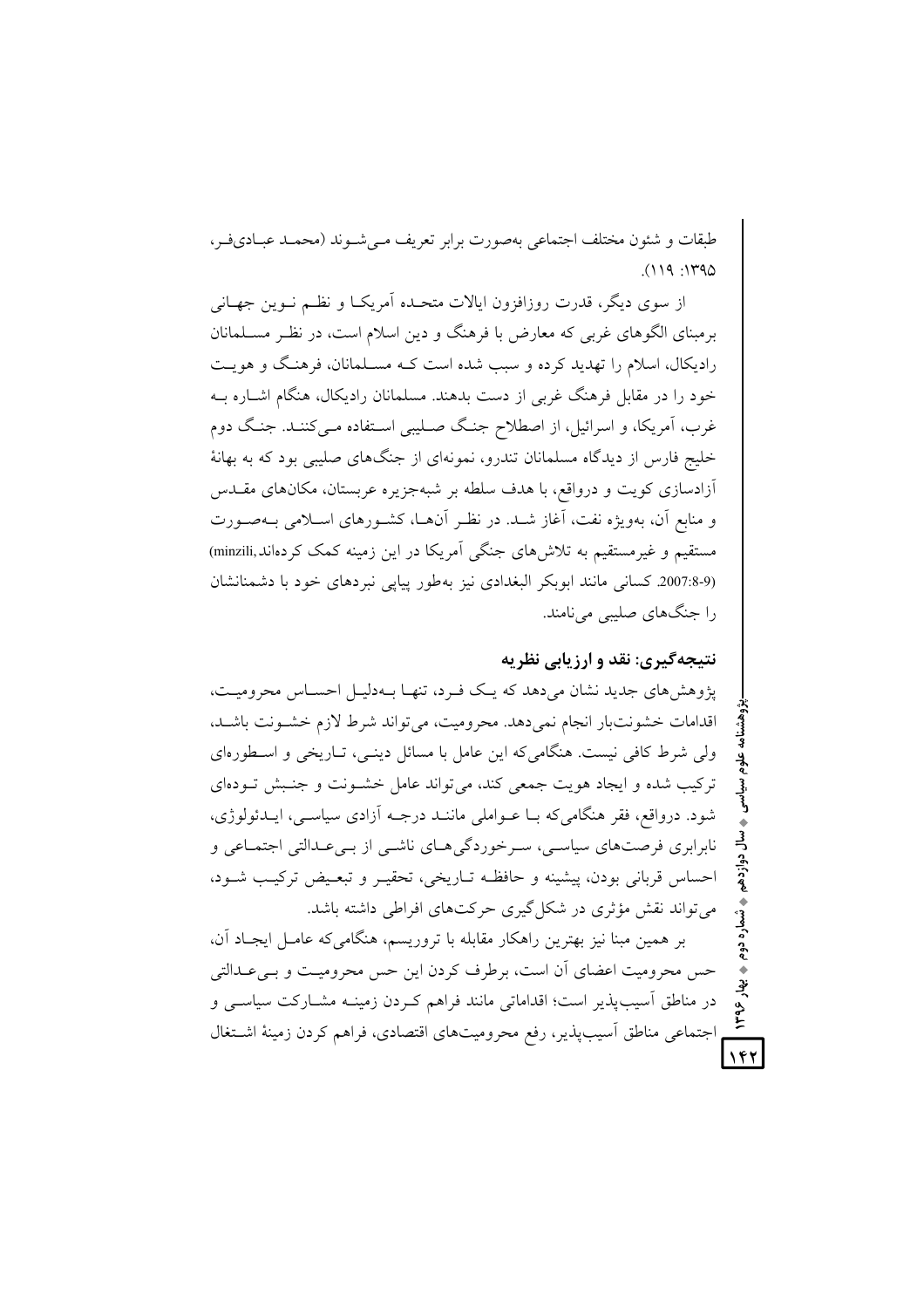و رونق اقتصادی، توزیع برابر امکانات و منـابع در بـین سـاکنان منـاطق درمعـرض جنبشهای افراطی و اقداماتی از این دست، می تواند نقش مؤثری در کاهش گـرایش افراد به پیوستن به گروههای افراطی داشته باشد.

درحــالی کــه بســیاری از پژوهشــگران، عــواملی ماننــد فقــر و چرخـــهٔ ناکامی ـمحرومیت را عامل تروریسم میدانند، مطالعات تجربی در عمـل، همبسـتگی ضعیفی بین این عوامل یافتهاند. نظریه ناکامی محرومیت و تعارض واقع گرایانــه، بــا چند انتقاد عمده روبهرو است:

الف۔ در مورد عوامل اقتصادی، واضح است که این عوامل به تنهایی برای تبیین دلایل روی اَوردن افراد به اقدامات تروریستی کافی نیستند. اغلب گفته می شــود کــه سیاستهای افراط گرایانه وهابیان در کشور نفتخیــز ثروتمنــد عربســتان ســعودی، بسيار قدرتمند است.

از سوی دیگر، بهطور عینی، رابطهٔ چندانی میان قالبی سـازی و منازعــه بــر ســر منابع و درنتیجه تصورات قالبی وجود ندارد. در بسیاری از کشورها مانند آمریکا، بــا اینکه منابع فراوانی وجود دارد، تضادها و تعارضها بهگونهای جـدی شـکل گرفتـه است. درواقع، شکل گیری درگیری ها بیش از آنکه جنبهٔ واقـع گرایانــه داشـته باشــد، نمادین است. در این چارچوب، تفکرات قالبی، مجموعـهای از اعتقـادات و باورهـا است که بهسبب احساس کهتر بودن برخی گروهها نمایان مـی شـود (نظـری، ۱۳۹۲:  $(\mathfrak{f}\mathfrak{r})$ 

ب۔میلیونها نفر در شرایط زمینهای سرخوردگی بـهسـر مـی برنـد، امـا هرگـز متمایل به اعمال تروریستی نشدهاند. برخلاف ادعـای ایـن نظریــه، تعـداد زیـادی از تروریستها، متعلق به طبقههای فرودست جامعه نیستند. تروریسم نیـز همـواره بـه یک شکل رخ نمی دهد و زمانی اتفاق می افتد که روش های جایگزین آن به بن بست رسيده باشد (Jeff Victoroff: 2005).

ج- ناکامی، همیشه موجب پرخاش نمی شود. در مقابل یک موقعیت ناکامکننده، ممکن است واکنشهای فراوانی انجام شود؛ ازجمله فرار، تغییر موقعیت، افسـردگی، ناامیدی، تلاش و...، از سوی دیگر، همهٔ یرخاشگریها از ناکامی ناشمی نمبی شوند. ناکامی، موضوع فعالیتی شناختی است که به فرد اجازه می دهد موقعیت را ارزیـابی

 $\sqrt{r}$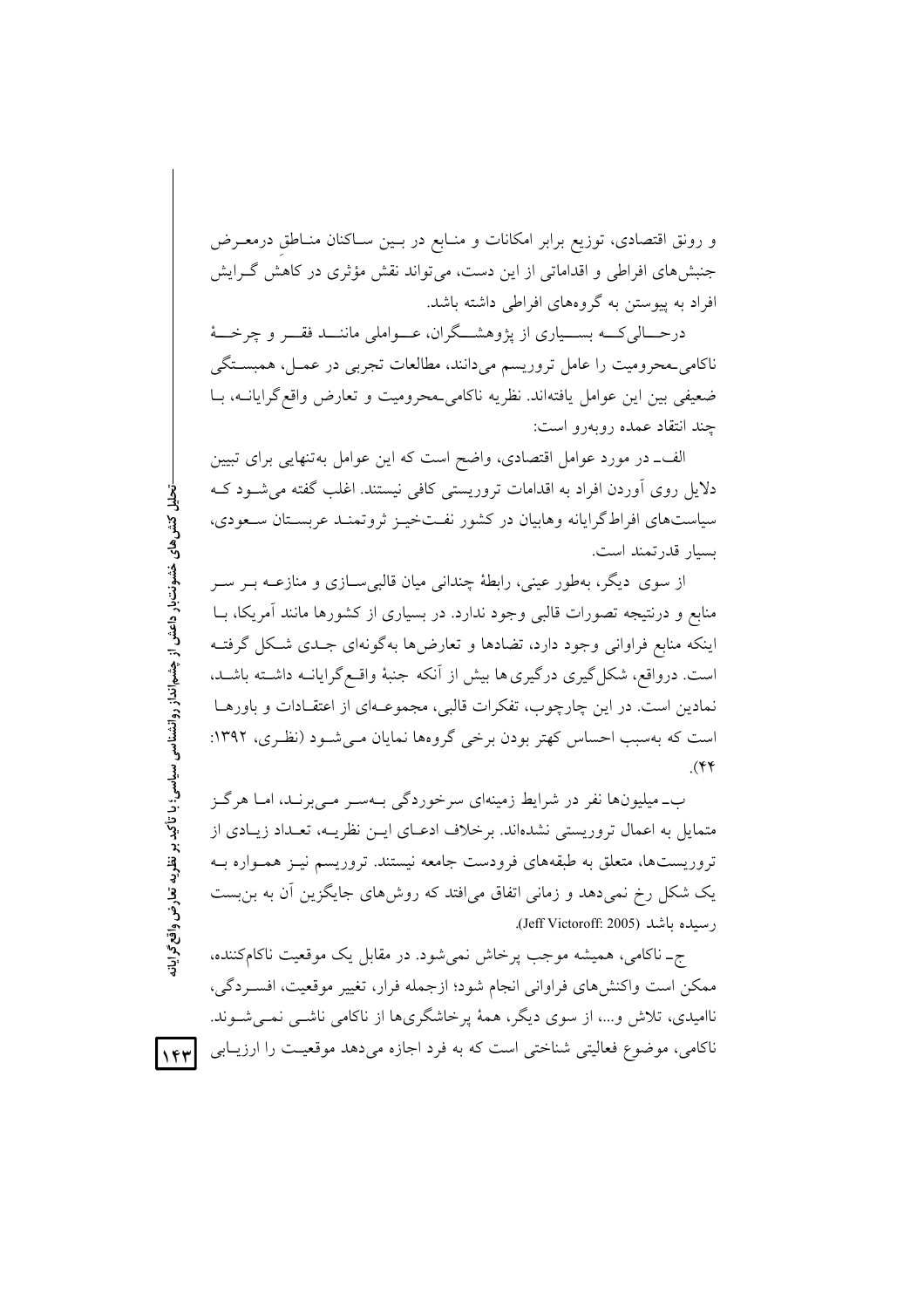کند و در حدی که امکان انتخاب، وجود داشته باشد، پاسخی متناسب بدهد (بدار و دیگران، ۱۳۸۳: ۲۲۹-۲۳۰؛ بارون، بیرن و برنسکامب، ۱۳۹۴: ۶۲۷–۶۲۸؛ برکوویتز،  $(991)$ :  $1717$ 

د\_اندیشمندان منتقد نظریه محرومیت\_پرخاشگری بر این نظرند که این نظریــه با مرتبط دانستن خشونت با سرخوردگی، بهگونهای بسیار سادهانگارانه به این پدیــده نگریسته است. کسانی مانند *پل ویلکینسـون معتقدنـد*، ایــن نظریــه توجــه کمــی بــه روانشناسی اجتماعی، تعصب و… داشته است کـه اتفاقــاً نقــش مهمــی در ایجــاد تروریسم و خشونت سیاسی دارد و به همین سبب در معرض انتقاد است (Hudson, \*.1999: 27)

> پژوهشنامه علوم سیاسی پ سال دوازدهم پ شماره دوم پ پهار ۱۳۹۶ <mark>.</mark>  $\sqrt{5}$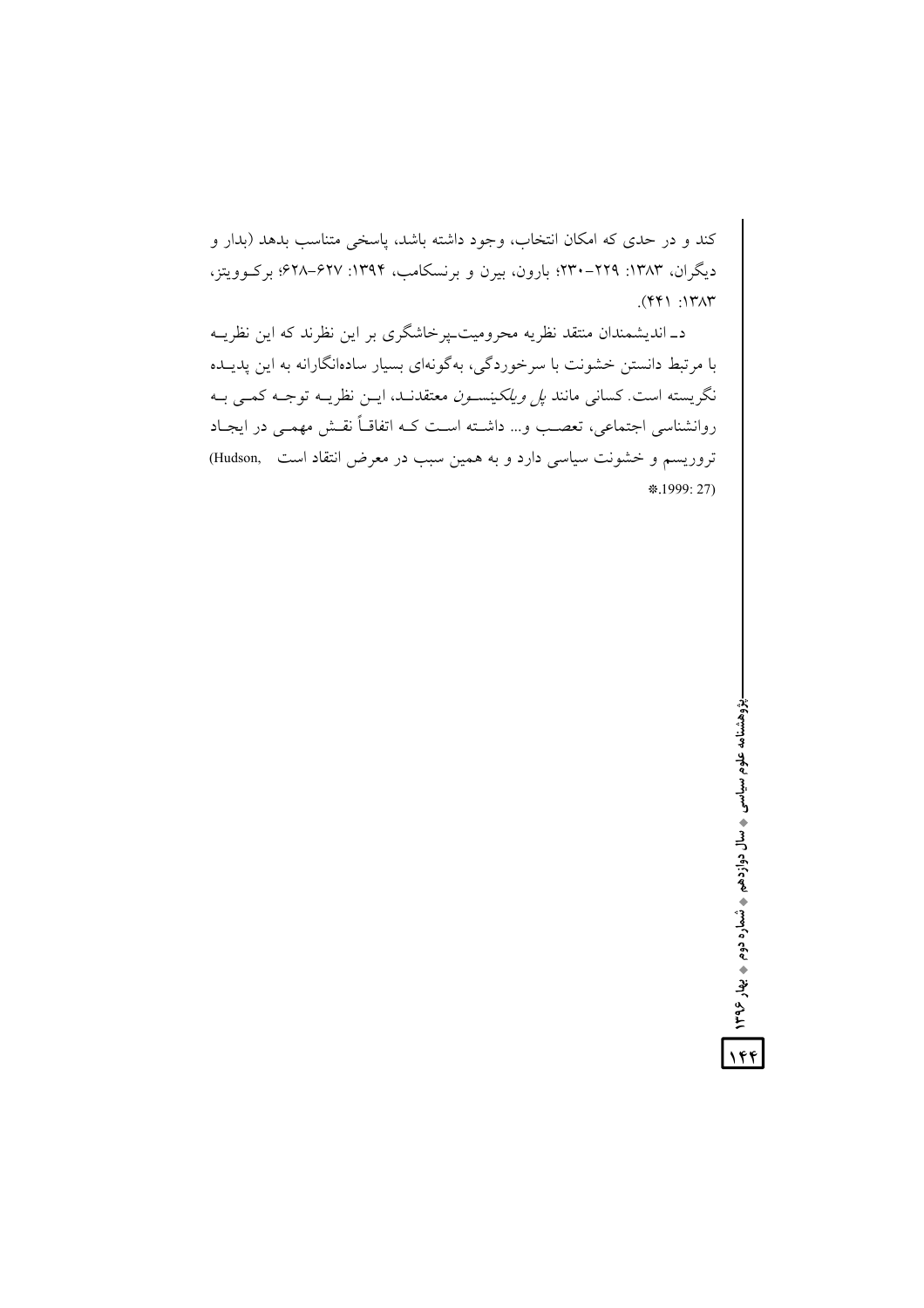#### بادداشتها

۱. بروکوویتز در آزمایشی نشان داد که چنانچه حالت تحریـک پرخاشـگری وجـود داشـته باشد، وجود سلاح (ابزار قدرت) باعث رفتار پرخاشگرانه مـي شـود. ايــن پديــده بــه «اثــر اسلحه» معروف شد. ناکامی، فرد را برمیانگیزاند و آماده پرخاشگری مـیکنـد، امـا عمـل پرخاشگرانه زمانی رخ میدهد که فرد برانگیختهشده با نشانههای پرخاشگری ماننـد چـاقو، تفنگ، خون و… روبهرو شود. این نشانهها در محـیط، موجـود اسـت یـا بــه فکـر، خطـور می کند. برکوویتز بر این نظر است که اگر ابزار خاصی دردسترس قرار نگیرد، احتمال وقوع عمل پرخاشگرانه بسیار کمتر است (سخاوت، ۱۳۶۹: ۴۰). ۲. نظریه تعارض واقع گرا بیان می کند که رقابت میانگروهی، و گاهی تعارض میانگروهی، هنگامیکه دو گروه، خواستههایی مغایر با منابع نـادر داشـته باشـند، افـزایش مـی یابـد. در مقابل، نظریه هویت اجتماعی مفروض میدارد که یک محـرک روانــی بــرای تمـایز مثبـت هویتهای اجتماعی، ریشه کلی ایجاد رفتار هواخواهی درونگروهی است: https://fa.wikipedia.org/wiki

۳. ابوبکر بغدادی در پیام صوتیای که در اواخر سال ۲۰۱۵ منتشر کرد، ضـمن تهدیـد اسرائیل تأکید کرد که ما حتبی برای یک ثانیه فلسطین را فراموش نکردهایــم. البغــدادی در این پیام خطاب به اسرائیل گفت: داعش روزبهروز به فلسطین نزدیک شـده و کـار شما سخت میشود. فلسطین، گورستان شما خواهد شد. منبع: انتشار پیـام منتسـب بــه ابوبکر البغدادی/ رهبر داعش، عربستان، روسیه و آمریک) را تهدیـد کـرد. یکشـنبه ۶ دی ماه ۱۳۹۴:

http://www.isna.ir/news/94100602914/

۴. مقدم بر این نظر است که گسترش دموکراسی و مشارکت سیاسی، برداشت از عدالت را بهبود می بخشد. وی بر این نظر است که در کشورهایی از آسیای غربـی و شــمال آفریقــا و برخي از جوامع اسلامي، هنوز دموكراسي أنگونه كه بايد، گسترش نيافتـه و همـين عــاملي برای افزایش گرایش به حرکتهای تروریستی و نفوذ شبکههای تروریستی است. براسـاس نظر وی، مشارکت سیاسی و دموکراسی باید در این جوامع منطبق بر فرهنگ ملی و محلـی آنها باشد نهتنها تقليد از شيوه غربي (moghaddam, 2005: 163).

۵. نخستین موج جنگجویان بریتانیایی مسلمان در دهه ۱۹۸۰ و پس از جنگ افغانسـتان از این کشور خارج شدند و به جهادگرایان پیوستند. دومین موج، در جنگ دوم خلیج فــارس

 $|160|$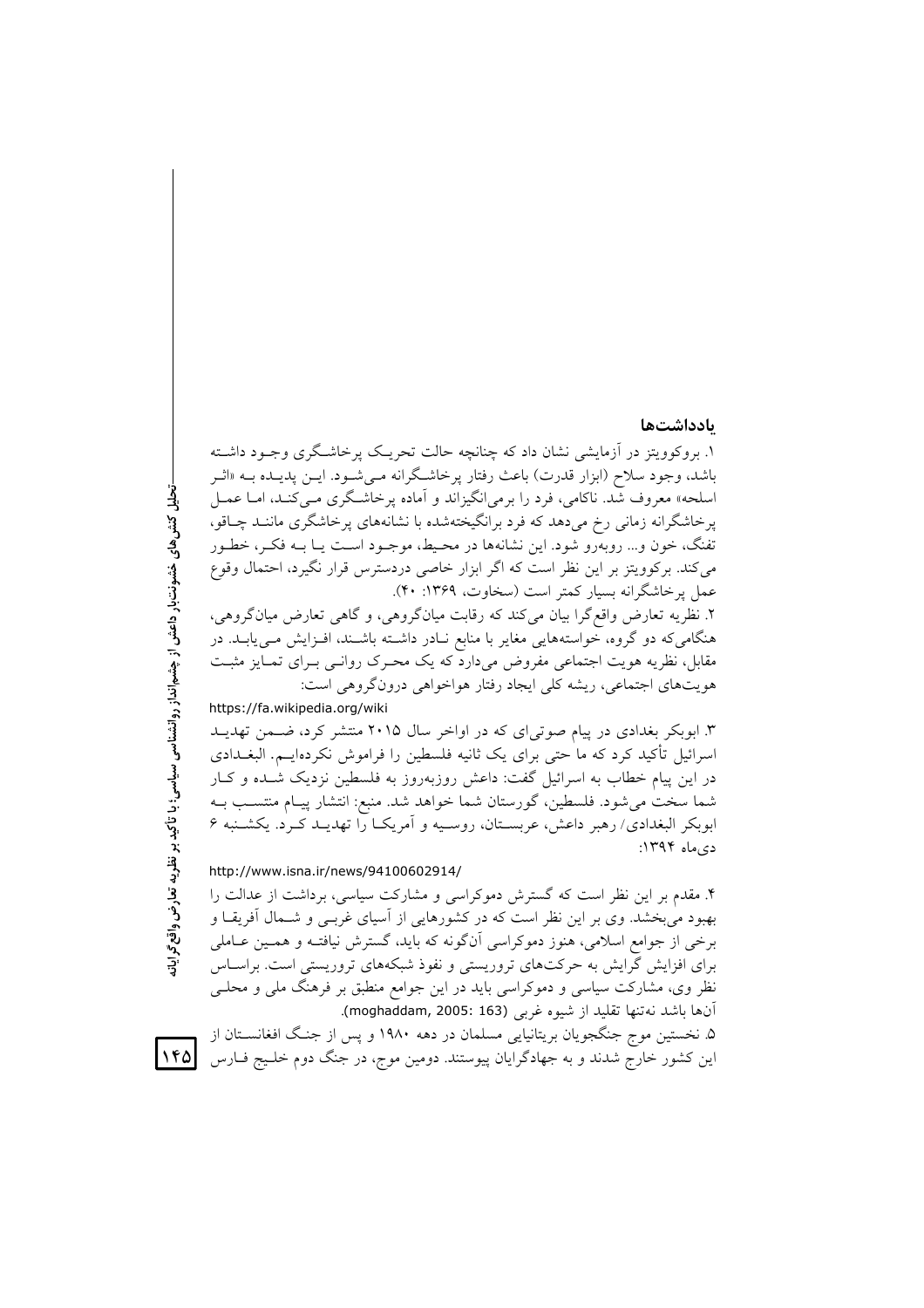و اشغال کویت در دهه ۱۹۹۰، ســومین مــوج در جنـگ بوســنی، چهــارمین مــوج، پــس از<br>حوادث ۱۱ سپتامبر ۲۰۰۱ و اشغال افغانستان و عراق توسط آمریکا و متحدانش، و پنجمین<br>موج پس از حوادث موسوم به بهار عربی و آغاز جنگ در ســوریه بــ بيوستند (abbas, 2015: 2-3).

-پژوهشنامه علوم سیاسی <sub>»</sub> سال دوازدهم ، شماره دوم ، پهار ۱۳۹۶ <mark>م .</mark><br>پژوهشنامه علوم سیاسی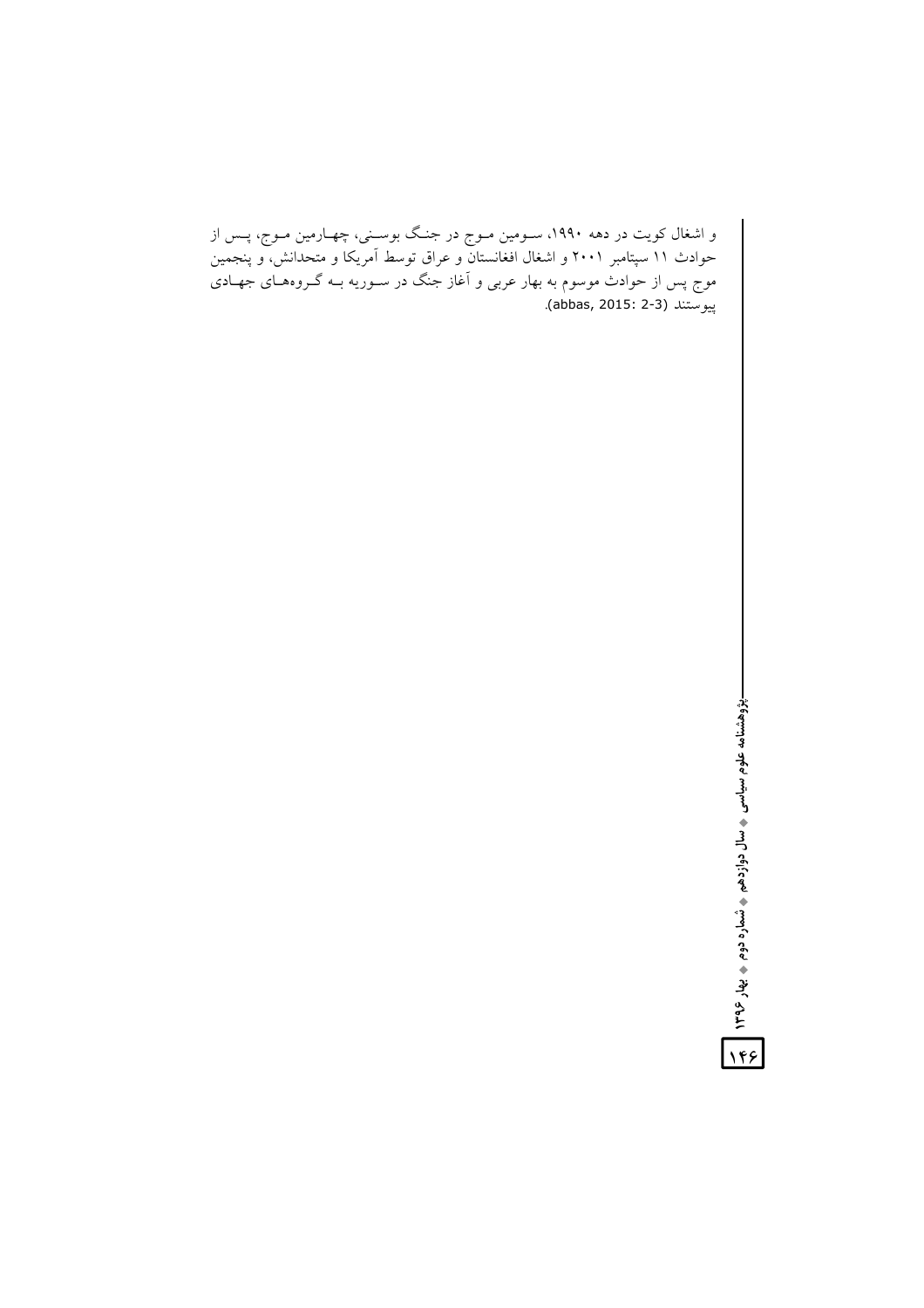منابع اّتران، اسکات (١٣٩۵)، «چگونه يژوهش مي تواند به مقابله با موفقيت داعش کمک کنـد»، *مجموعه مقالات پیرامون تروری*سم، ترجمه رضا دانشمندی، مشهد: مرندیز. آذربایجانی، مسعود و دیگران (۱۳۸۲)، *روانشناسی اجتماعی، با نگرش بـه منـابع اسـلامی*، تهران: سمت. افتخاری، اصغر (۱۳۷۹)، *مجموعه مقلات خشونت و جامعه*، تهران: نشر سفیر. امینیان، بهادر؛ زمانی، سید حسـامالـدین (۱۳۹۵)، «چـارچوبی نظـری بـرای تحلیـل رفتـار داعش»، فصلنامه تحققات سياسي بين المللي. شماره ٢۶. انتشار پیام منتسب به ابوبکر البغدادی؛ رهبر داعـش عربسـتان، روسـیه و اَمریکـا را تهدیــد کرد. پکشنبه ۶ دی ماه ۱۳۹۴: http://www.isna.ir/news/94100602914/ بارون، رابرت؛ بیرن، دان؛ برنسکامب، نایلا (۱۳۹۴)، *روانشناسی اجتماعی،* ترجمه یوسـف كريمي، ويراست يازدهم، تهران: نشر روان. بدار، لوک و دیگران (۱۳۸۳)، روانشناسی اجتماعی، ترجمه حمزه گنجی، تهران: ساوالان. بركوويتز، لئونارد (١٣٨٣)، رو*انشناسي اجتماعي،* ترجمه محمدحسين فرجاد و عباس محمدي اصل، تهران: اساطير. پورسعید، فرزاد (۱۳۹۵)، «تحلیل گفتمان داعش بر پایه سخنان ابـوبکر البغـدادی و نشــریه دابق»، از مجموعه مقالات *داعش حقیقی و حقیقت داعــش،* تهــران: پژوهشــکده مطالعــات كاربردي قلم. تودنهوفر، پورگن (۱۳۹۴)، *ده روز با داعش؛ از درون دولت اسلامی*، ترجمه علی عبــدالهی و زهرا معينالديني، چاپ دوم، تهران: كولهپشتي. دابق، شماره ۱: file:///D:/dabiq%20archive/dabiq1.pdf دابق، شماره ۹: file:///D:/dabiq%20archive/Dabiq\_Issue\_9.pdf ستوده، هدایتالله (۱۳۹۴)، *روانشناسی اجتماعی*، چاپ هفدهم، تهران: انتشارات آوای نور.

سخاوت، جعفـر (۱۳۶۹)، «عوامـل اجتمــاعی\_روانــی پرخاشــگری»، *رشــد آمـوزش علــوم* اجتم*اعی،* شماره ۴. .<br>صالحی، سیدرضا (۱۳۸۶)، «شناخت چـالش۱هـا و بحـران۱ـای قـومی»، *پژوهشـنامه تنـوع* <mark>۱۴۷</mark>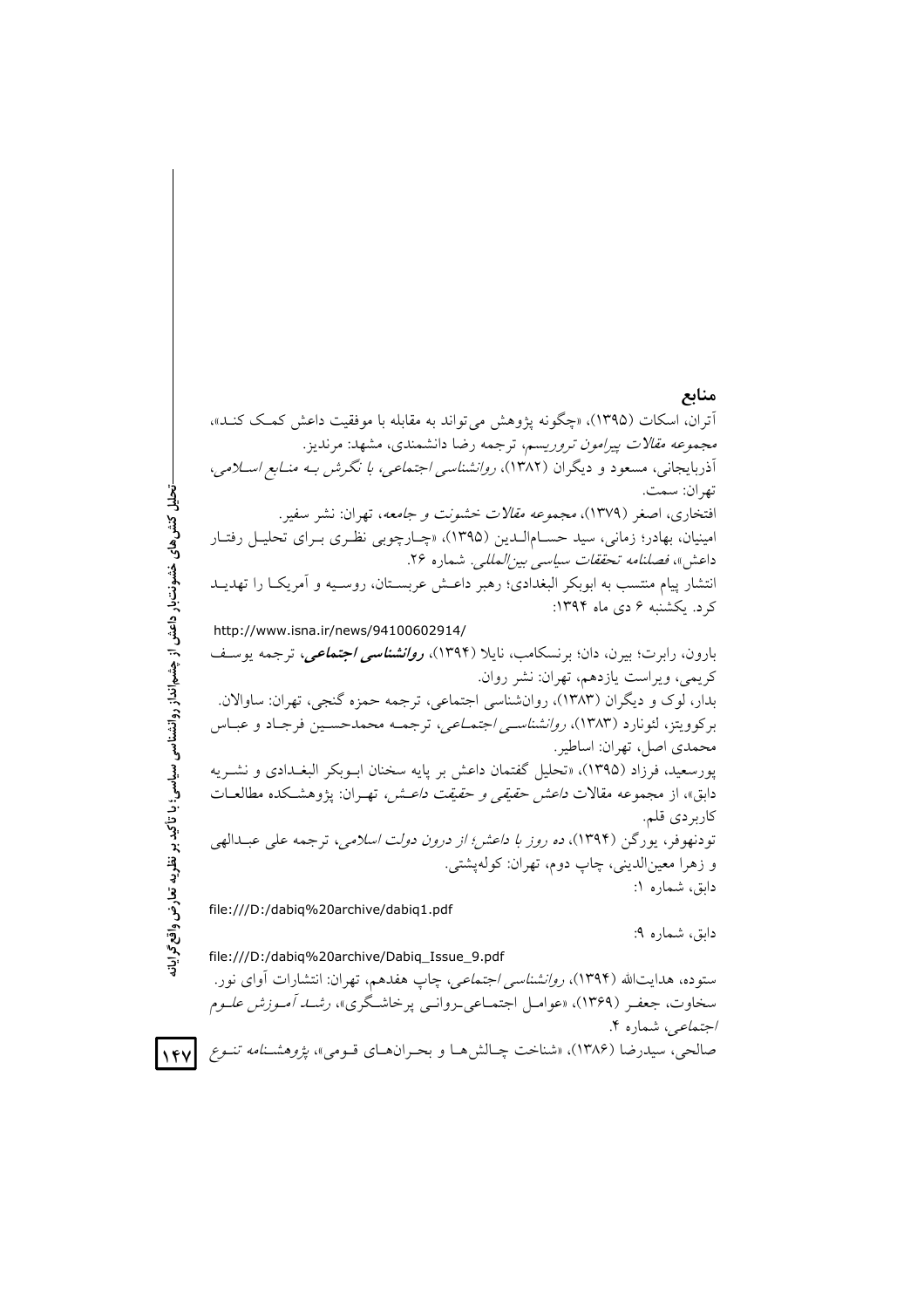Abbas, Tahir (2015), Preventing Islamophobia and Radicalisation, Council of Europe, Strasbourg: France.  $181$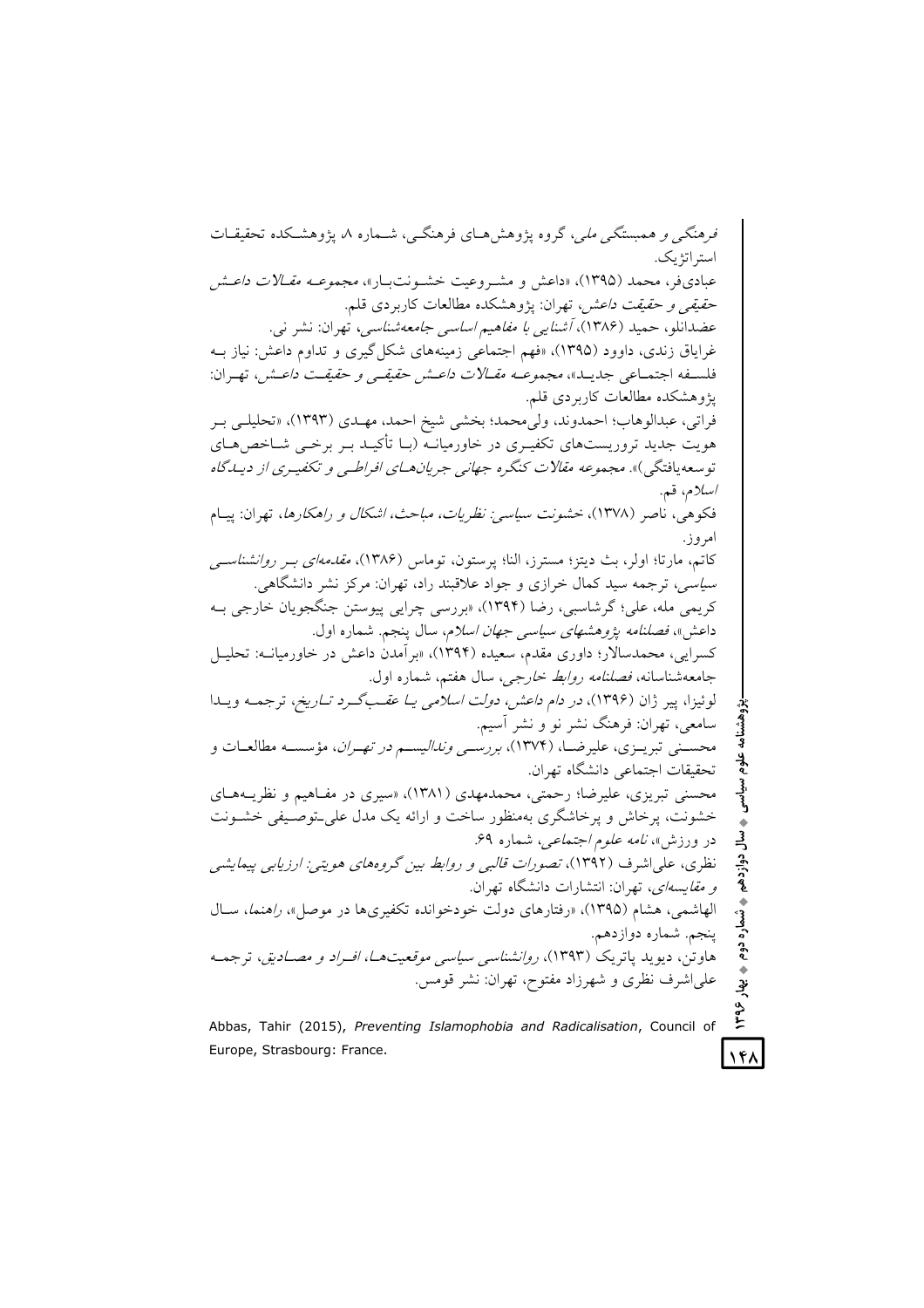Ahmad, aitemad muhanna (2014), *narrative of Tunisian Salafist*, An Expalatory View of Afield Visit to Study Salafist youth in Tunisia, october. Matar, LSE, Middle East center.

Azinovi, Vlado and Jusi, Muhamed (2015), *The Lure of The Syrian War: The Foreign Fighters' Bosnian contingent*, Atlantic Initiative.

Benmelech, Efraim, and Klor, Esteban F. (2016), "What Explains the Flow of Foreign Fighters to ISIS?", *NBER Working Paper 22190*.

Borum, Randy (2010), *Understanding Terrorist Psychology*, University of South Florida, wborum@usf.edu. January 2010. Mental Health Law & Policy Faculty Publications.

Crenshaw, Martha (2000), "The Psychology of Political Terrorism"*, book: Political psychology,* Wesleyan University, available at: https://www.jstor.org/ stable/3791798

GERGES, FAWAZ A. (2014), *ISIS and the third Wave of Jihadism*, Current history. December

Gupta, Dipak K. (2008), *Understanding Terrorism and Political Violence*. London: Routledge, available at: http://www.theatlantic.com/magazine/archive/ 2015/03/what-isis-really-wants/384980/

Hudson, Rex A. (1999), "The Sociology and Psychology of Terrorism: who Becomes a Terrorist and why?", *A Report Prepared under an Interagency Agreement by the Federal Research Division*, Library of Congress.

Hudson, Rex A. (1999), "The Sociology and Psychology of Terrorism: who Becomes a Terrorist and why?", *A Report Prepared under an Interagency Agreement by the Federal Research Division*, Library of Congress.

Johan M.G. van der Dennen. Frustration and Aggression (F-A) Theory. p 9http://www.rug.nl/research/portal/files/2908668/a-fat.pdf.

Kruglanski, Arie W. (2002), "Inside the Terrorist Mind University of Maryland, College Park", *Paper presented to the National Academy of Science*, at its annual .meeting, April 29, Washington, D.C, available at: https://terpconnect. umd.ed

Kruglanski, Arie W., Chen, Xiaoyan, Dechesne, Mark, Fishman, Shira and Orehek, Edward (2009), *Fully Committed: Suicide Bombers' Motivation and the Quest for Personal Significance*. Version of Record online: 8 MAY.

Lister, Charles (2014), Profiling the Islamic State, Monday, December 1, available at: https://www.brookings.edu/research/profiling-the-islamic-state/

 $149$ 

Minzili, Yair (2007), *Strategic Thinking of Salafi-jihadi Movement*, 1 may. The